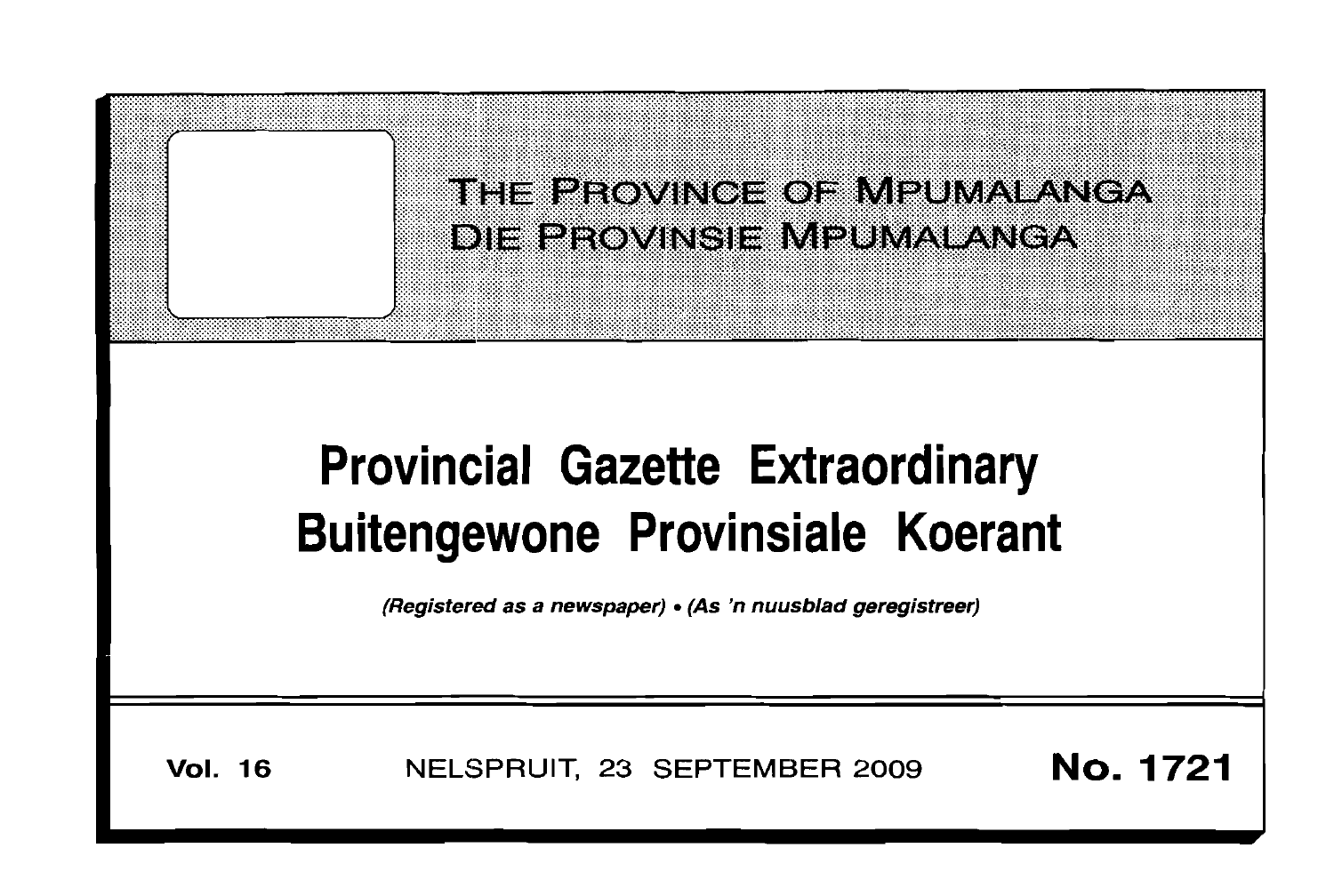|     | <b>CONTENTS • INHOUD</b>      |             |                |  |  |  |
|-----|-------------------------------|-------------|----------------|--|--|--|
| No. |                               | Page<br>No. | Gazette<br>No. |  |  |  |
|     | <b>LOCAL AUTHORITY NOTICE</b> |             |                |  |  |  |
|     |                               |             | 1721           |  |  |  |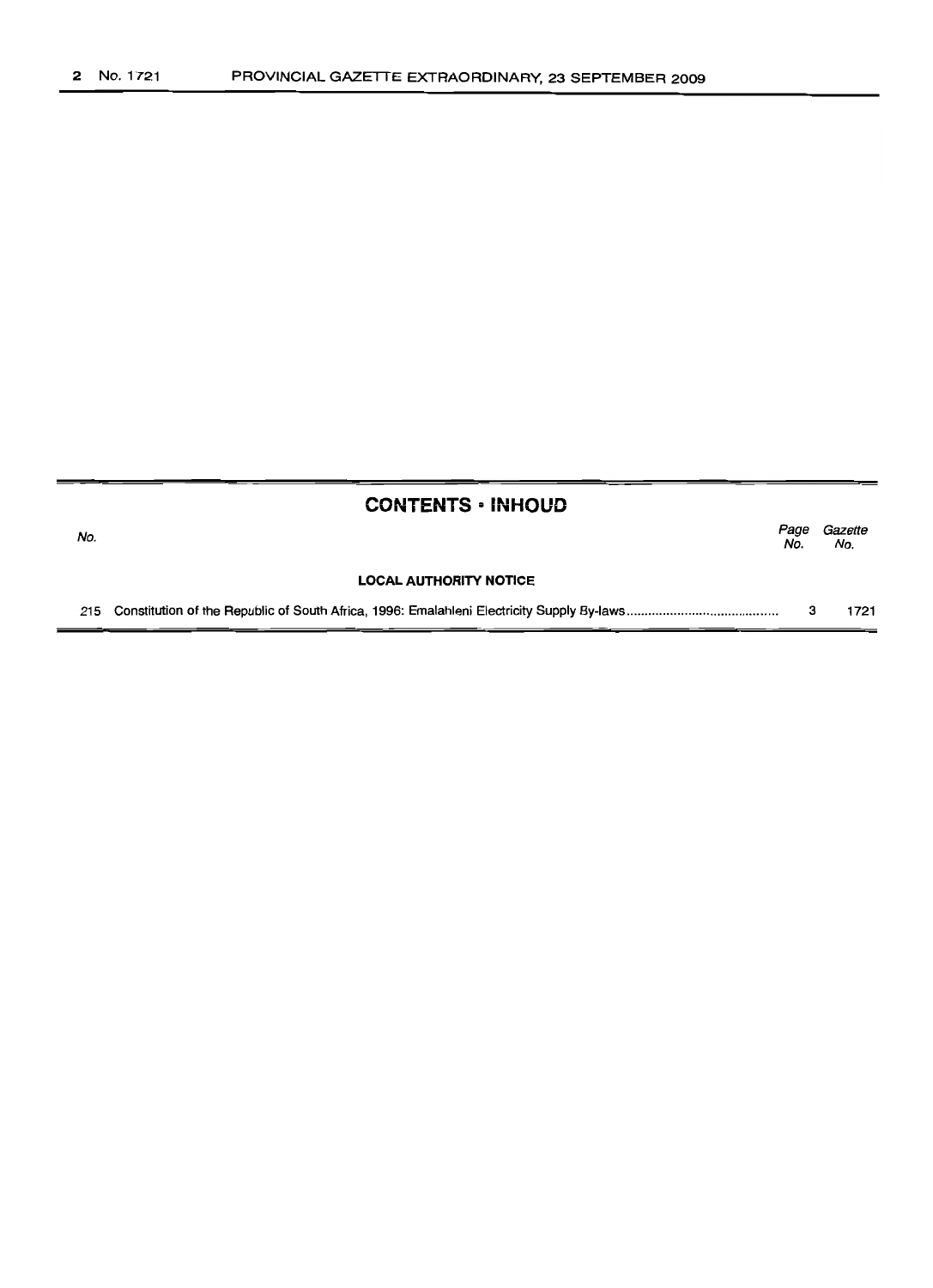# **LOCAL AUTHORITY NOTICE**

# **LOCAL AUTHORITY NOTICE 215 OF 2009**

# EMALAHLENI ELECTRICITY SUPPLY BY-LAWS

# (ADOPTED ON 15TH APRIL BY RESOLUTION A 070/08 OF THE EMALAHLENI MUNICIPAL COUNCIL)

The Municipality of Emalahleni hereby publishes the Electricity Supply By-Laws set out below, in terms of section 156(2) of the Constitution of the Republic of South Africa, 1996 and in accordance with section  $13(a)$  of the Local Government: Municipal Systems Act, 2000 (Act 320f 2000).

# INDEX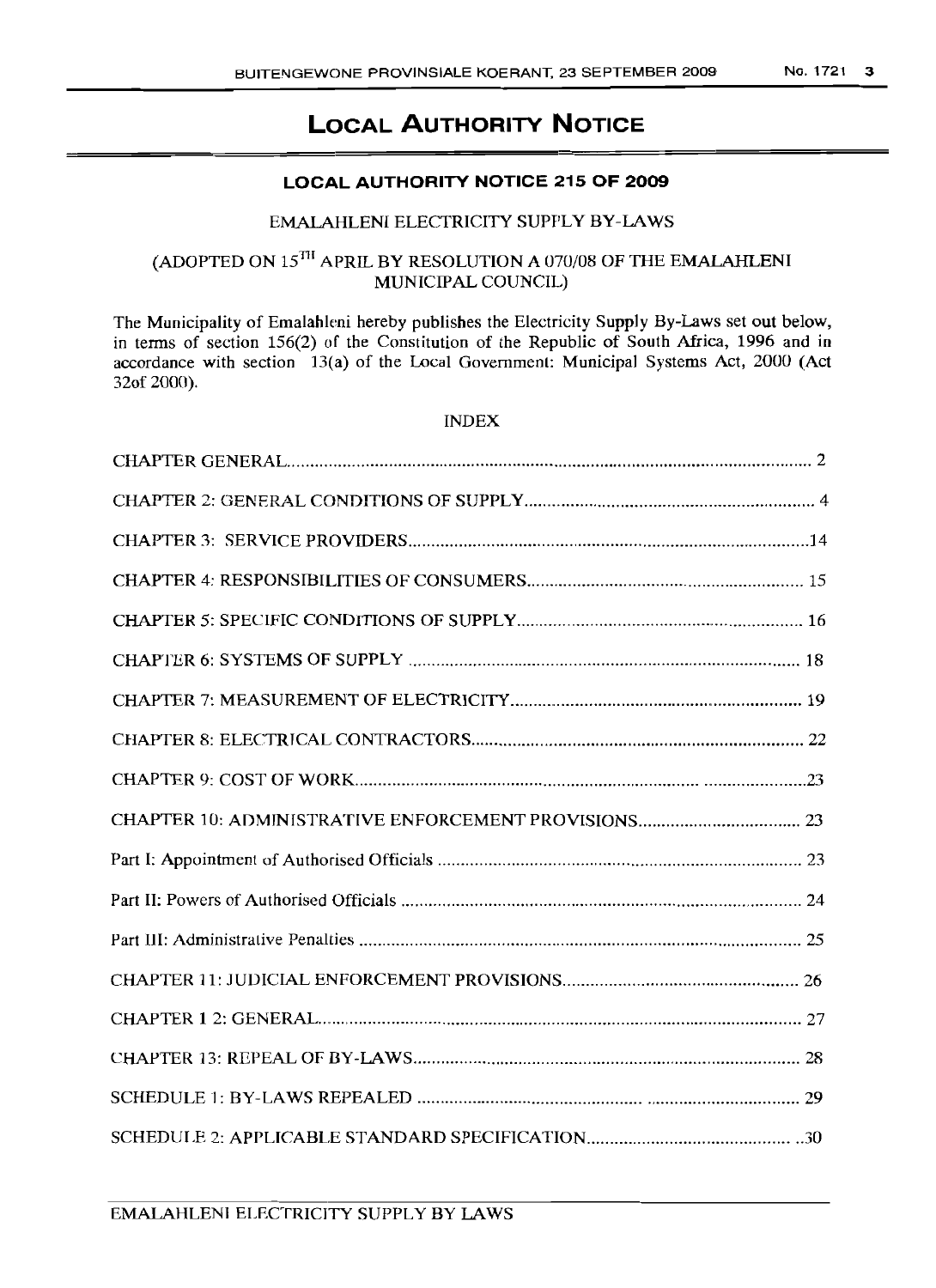# SCHEDULE 3: ADMINISTRATIVE PENALTIES

#### **CHAPTER1: GENERAL**

# 1. Definitions

For the purpose of these by-laws, any word or expressions to which a meaning has been assigned in the Local Government: Municipal Systems Act, 2000 (Act 32 of 2000), and referred to in these by-laws as the Systems Act, shall bear the same meaning in these by-laws, and unless the context indicates otherwise-

"accredited person" means a person registered in terms of the Regulations as an electrical tester for single phase, an installation electrician or a master installation electrician, as the case may be;

"applicable standard specification" means the standard specifications as listed in Schedule 2 attached to these by-laws;

"authorised official" means a person authorised by the municipality in terms of these by-laws to execute work, conduct an inspection and monitor and enforce compliance with these by-laws;

"certificate of compliance" means a certificate issued in terms of the Regulations in respect of an electrical installation or part of an electrical installation by an accredited person;

"consumer" in relation to premises means-

(a) any occupier of premises or any other person with whom the municipality has contracted to supply, or is actually supplying, electricity at those premises; or

- (b) if premises are not occupied, any person who has a valid existing agreement with the municipality for the supply of electricity to those premises; or
	- (c) if there is no such person or occupier, the owner of the premises;

"credit meter" means a meter where an account is issued subsequent to the consumption of electricity;

"electrical contractor" means an electrical contractor as defined in the Regulations;

"electrical installation" means an electrical installation as defined in the Regulations;

"high voltage" means the set of nominal voltage levels that are used in power systems for bulk transmission of electricity in the range of 44kV to 220 kV;

"low voltage" means the set of nominal voltage levels that are used for the distribution of electricity and whose upper limit is generally accepted to be an ac voltage of 1000V (or a dc voltage of 1500 V);

"medium voltage" means the set of nominal voltage levels that lie above low voltage and below high voltage in the range of 1 kV to 44 kV;

"meter" means a device which records the demand or the electrical energy consumed and includes conventional and prepayment meters;

"motor load, total connected" means the sum total of the kW input ratings of all the individual motors connected to an installation;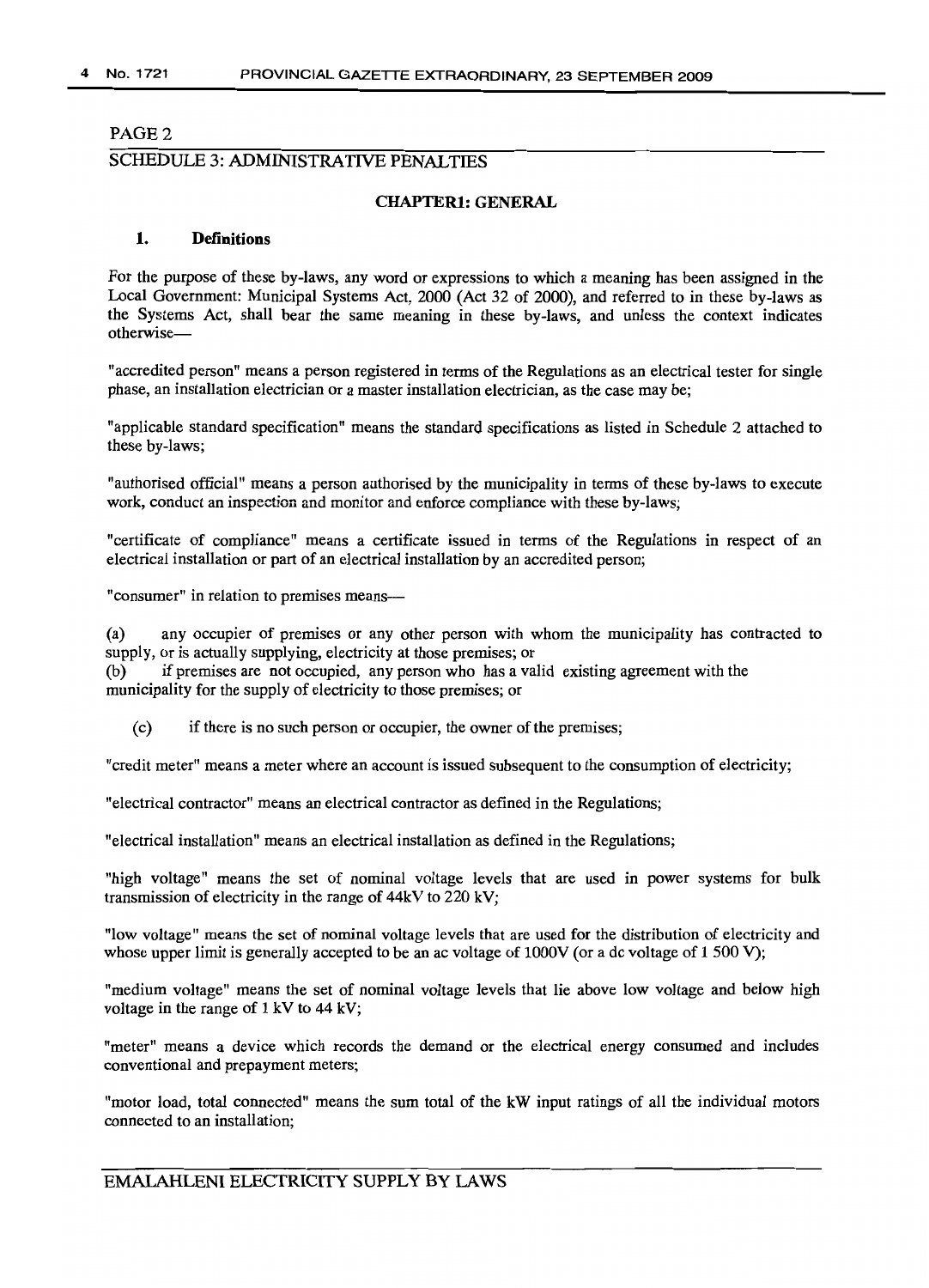"motor rating" means the maximum continuous kW output of a motor as stated on the maker's rating plate;

"motor starting current" in relation to alternating current motors means the root mean square value of the symmetrical current taken by a motor when energised at its rated voltage with its starter in the starting position and the rotor locked;

"municipality" includes, subject to the provisions of any other law, the municipal manager, but only if his inclusion is impliedly required or permitted by these by-laws and only in respect of the performance of any function, or the exercise of any duty, obligation or right in terms of these by-laws or any other law;

"municipal manager" means the municipal manager as defined in section 82(1 )(a) of the Structures Act;

"occupier" includes any person in actual occupation of the land or premises without regard to the title under which he occupies, and, in the case of premises, or parts of premises, let to a lodger or any other person, includes the person receiving the rent payable by a lodger or any other person whether for himself or as an agent for any other person;

"owner" includes any person that has the title to any premises or land, or any person receiving the rent or profits for allowing the occupation or use of any land, premises or part of any premises who would receive such rent or profit if the land or premises were let or used whether he does so himself or for another;

"point of consumption" means a point of consumption as defined in the Regulations;

"point of metering" means the point at which the consumer's consumption of electricity is metered and which may be at the point of supply or at any other point on the distribution system of the municipality or the electrical installation of the consumer, as specified by the municipality or any authorised official; provided that it shall meter all of, and only, the consumer's consumption of electricity;

"point of supply" means the point determined by the municipality or any authorised official at which electricity is supplied to any premises by the municipality;

"premises" means any land, or any part of, any building or structure above or below ground level and includes any vehicle, aircraft or vessel;

"prepayment meter" means a meter that can be programmed to allow the flow of pre-purchased amounts of energy in an electrical circuit;

"Regulations" means Regulations made in terms of the Occupational Health and Safety Act, 1993 (Act 85 of 1993), as amended from time to time;

"SANS Codes" means the South African National Standards Codes or the South African Bureau of Standards Codes as defined in Regulation No 1373 published in Government Gazette 24002, dated 8 November 2002 in terms of the Standards Act, 1993 (Act 29 of 1993) or as may be published in the future in terms of that act;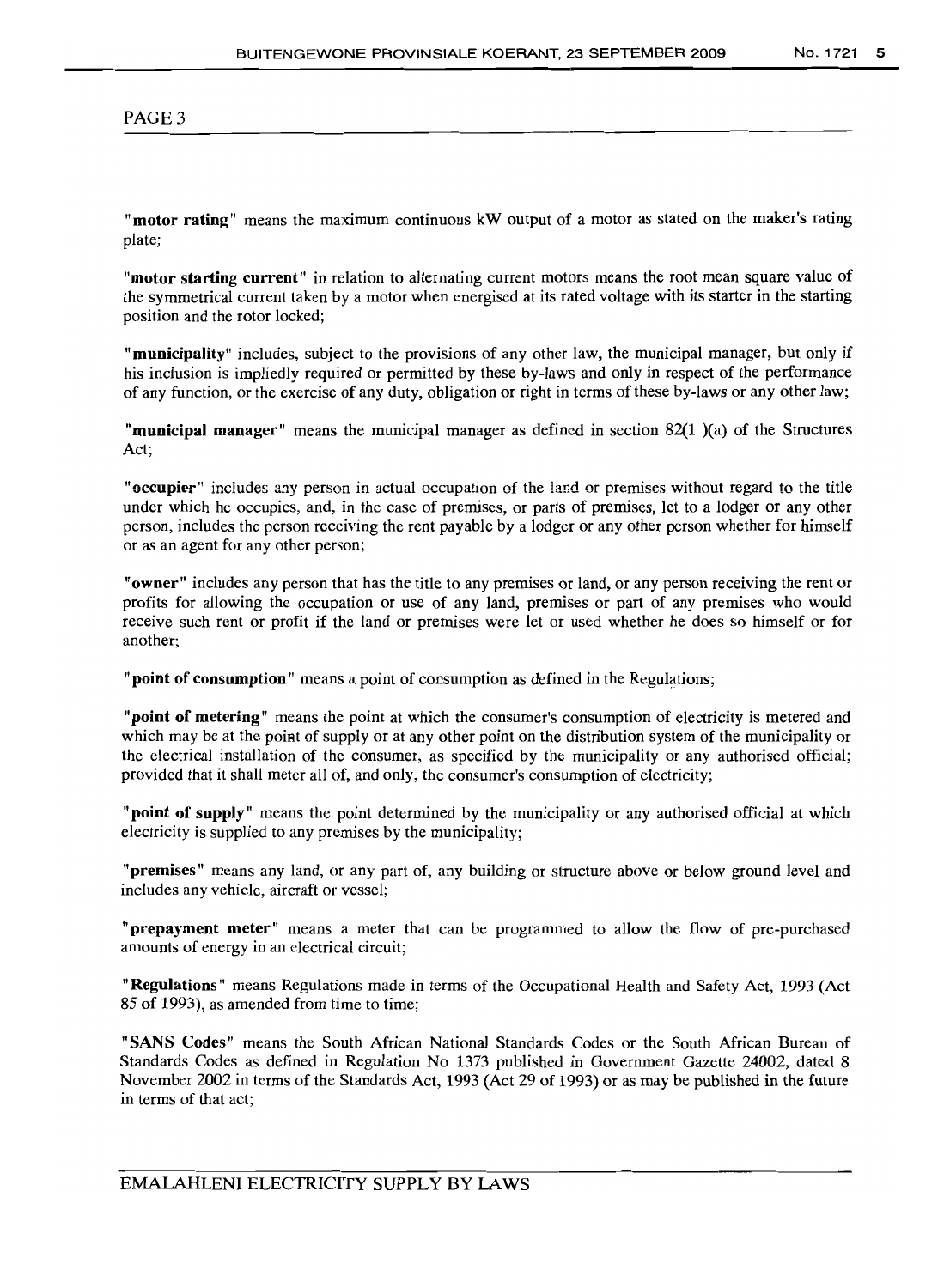"safety standard" means the Code of Practice for the Wiring of Premises SANS 0142 incorporated in the Regulations;

"service connection" means all cables and equipment required to connect the supply mains to the electrical installation of the consumer at the point of supply;

"service delivery agreement" means an agreement between the municipality and a service provider in terms of which the service provider is required to provide electricity services;

"service provider" means any person who has entered into a service delivery agreement with the municipality in terms of section 81 (2) of the Systems Act:

"service protective device" means any fuse or circuit breaker installed for the purpose of protecting the municipality's equipment from overloads or faults occurring on the installation or on the internal service connection;

"standby supply" means an alternative electricity supply not normally used by the consumer;

"supply mains" means any part of the municipality's electricity network;

"Systems Act" means the Local Government: Municipal Systems Act, 2000 (Act 32 of 2000);

"tariff" means the charge to users for the provision of electricity services or for any related charge,

determined and promulgated by the municipality, or adjusted by a service provider, in terms of Tariff Policy by-laws adopted under section 75 of the Systems Act;

"token" means the essential element of a prepayment metering system used to transfer information from a point of sale for electricity credit to a prepayment meter and vice versa; and

"voltage" means the root-mean-square value of electrical potential between two conductors,

# CHAPTER 2: GENERAL CONDITIONS OF SUPPLY

#### 2. The Provision of Electricity Services

(1) The municipality must take reasonable measures within its available resources progressively to ensure regular access by the local community to electricity services.

(a) In planning for and setting service standards and levels of service for the provision of electricity services and in providing electricity services, the municipality may differentiate between geographical areas and categories of users within the local community but, *in* doing so, the municipality must comply with national legislation and in particular the requirements of section 73 of the Systems Act.

# 3. Exclusive Provision of Electricity Services

Save for Eskom Limited, providing electricity services under the Electricity Act 41 of 1987, only the municipality may supply or contract for the supply of electricity services within its jurisdiction.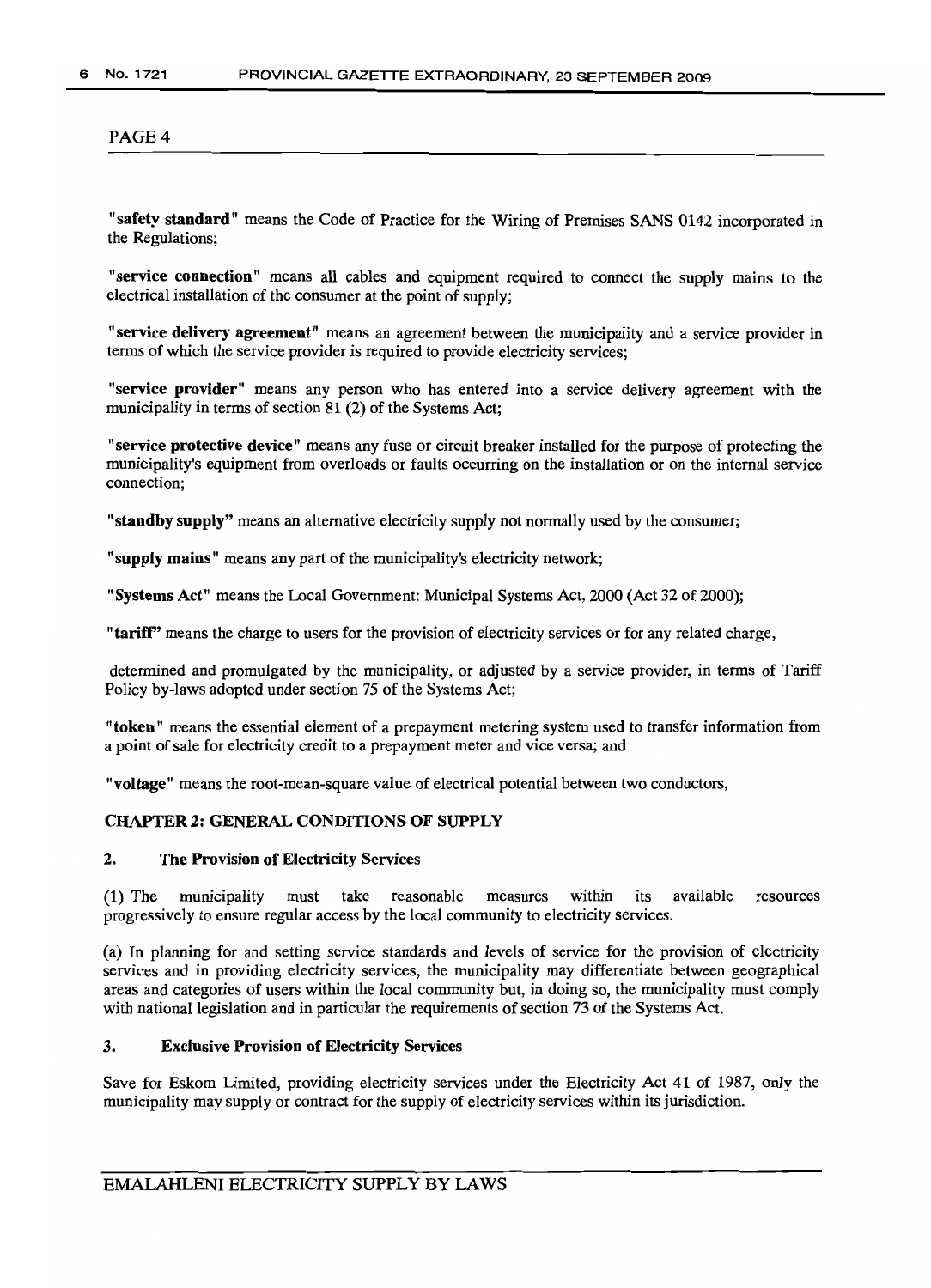# PAGE<sub>5</sub>

# 4. Supply by agreement

(1) No person shall use or be entitled to use electricity supplied by the municipality or service provider unless or until he has entered into an electricity supply agreement in writing with the municipality or service provider for the provision of electricity services.

(2) The provisions of an agreement relating to the supply of electricity services (henceforth the "Electricity Supply Agreement") together with the provisions of these by-laws shall in all respects govern electricity supply.

(3) A person who uses an electricity supply without entering into an electricity supply agreement shall be liable for the cost of electricity used as stated in section 38 of these by-laws notwithstanding the fact that he has not entered into an agreement.

### 5. Application for Supply

(1) Application for the supply of electricity services shall be made in writing by the prospective consumer on the prescribed form obtainable at the office of the municipality, and the estimated load, in kVA, of the installation, shall be stated in the form.

(2) An application made under subsection (1) shall be made as early as possible before the supply of electricity is required in order to facilitate the work of the Municipality.

(3) An application for the supply of electricity services for a period of less than one year shall be regarded as an application for a temporary supply of electricity and shall be considered at the discretion of the municipality, which may specify any special conditions to be satisfied in such a case.

# 6. Processing of Requests for Supply

Applications for the supply of electricity will be processed and the supply made available within the periods stipulated in NRS 047.

# 7. Permission to Use Property

(1) The municipality may refuse to lay or erect a service connection above or below ground on any thoroughfare or land not vested in the municipality, or on any private property, unless and until the prospective consumer has obtained and deposited with the municipality written permission granted by the owner of the private property or by the person in whom is vested the legal title to the land or thoroughfare, as the case may be, authorising the laying or erection of the service connection on the property.

(2) If permission under subsection (1) is withdrawn at any lime, or if the private property or thoroughfare changes, and the new owner refuses to grant or continue such permission, the cost of any alteration required to be made to a service connection in order that the supply of electricity may be continued, as well as that of any removal of a connection which may become necessary in the circumstances, shall be borne by the consumer to whose premises the supply of electricity is required to be continued.

### 8. Statutory Servitude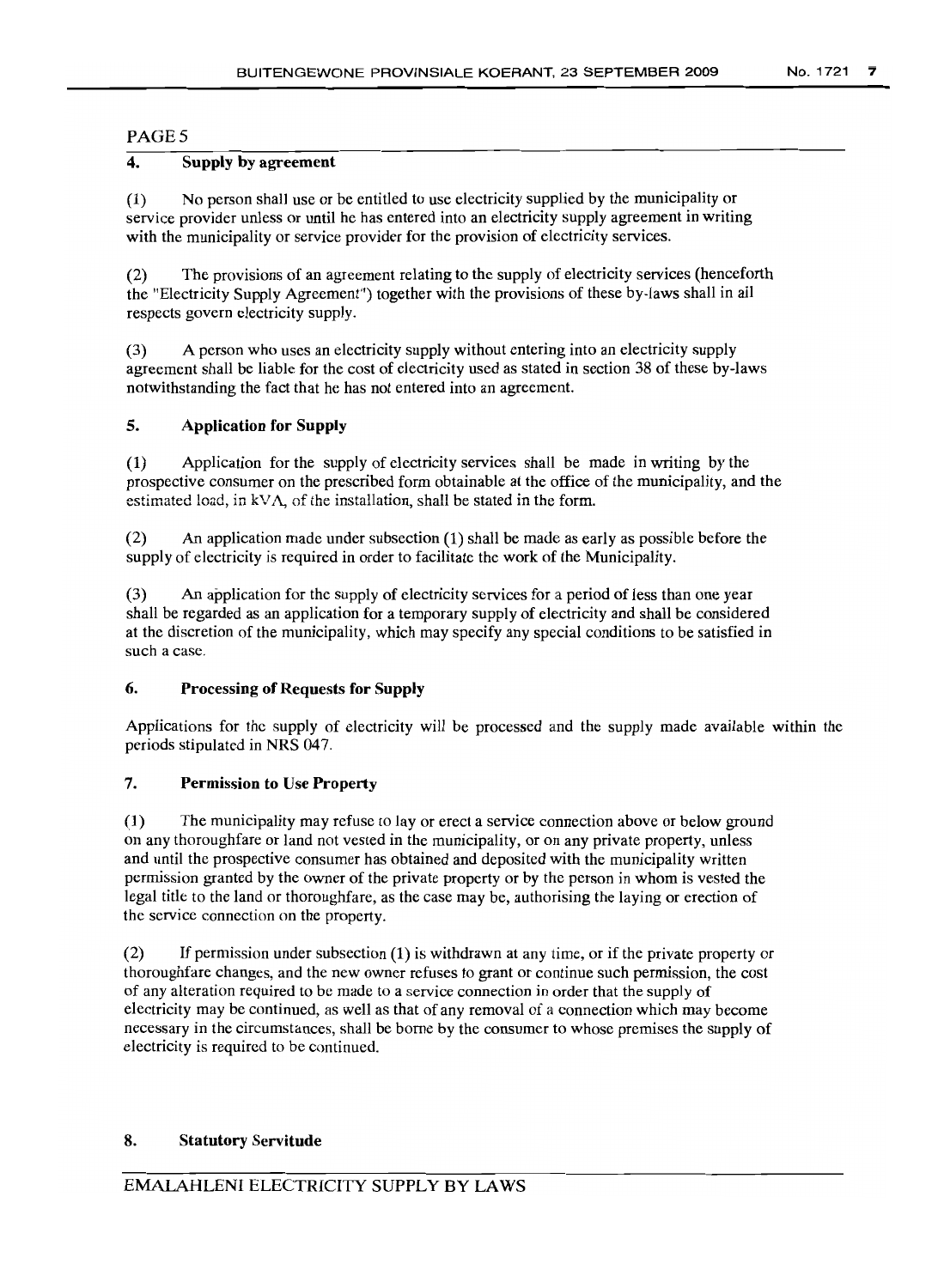(1) Subject to the provisions of subsection (3) and in order to provide, establish and maintain electricity services within its municipal area, the municipality may—

(a) acquire, construct, lay, extend, enlarge, divert, maintain, repair, discontinue the use of, and close up and destroy electricity supply mains;

(b) construct, erect or lay any electricity supply main on, across, through, over or under any street or immovable property and the ownership of any such main shall vest in the municipality;

(c) do any other thing necessary or desirable for or incidental, supplementary or ancillary to any matter contemplated by paragraphs (a) to (c).

(2) If the municipality constructs, erects or lays any electricity supply main on, across, through, over or under any street or immovable property neither owned by the municipality nor under the control or management of the municipality, it shall pay the owner of the street or property compensation in an amount agreed upon by the affected owner and the municipality or, in the absence of agreement, compensation determined either by arbitration or a court of competent jurisdiction.

(3) The municipality shall, before commencing any work other than repairs or maintenance, on or in connection with any electricity supply main on or under immovable property not owned by the municipality or not under the control or management of the municipality, give the owner or occupier of the property reasonable notice of the proposed work and the date on which it proposes to commence its work.

#### 9. **Improper** Use

(1) If the consumer uses electricity for any purpose, or deals with it in any manner, which the municipality has reasonable grounds for believing interferes in an improper or unsafe manner, or is calculated to interfere in an improper or unsafe manner with the efficient supply of electricity to any other consumer, the municipality may, with reasonable notice, disconnect the electricity supply but such supply shall be restored as soon as the cause for the disconnection has been permanently remedied or removed: Provided that the consumer has been given reasonable notice of the intention to disconnect, and the reasons for doing so, and an adequate opportunity to make representations as to why it should not be disconnected, unless in the opinion of the municipal manager it would be unsafe to do so in the circumstances.

(2) The fee as prescribed by the municipality for the disconnection and reconnection shall be paid by the consumer before the electricity supply is restored, unless it can be shown by the consumer that the consumer did not use or deal with the electricity in an improper or unsafe manner.

# 10. Deposits

(1) The municipality reserves the right to require the consumer to deposit a sum of money as security in payment of any charges which are due or may become due to it.

(2) The amount of the deposit in respect of each electricity installation shall be determined

by the municipality, and each such deposit may be increased if the municipality considers the deposit held to be inadequate.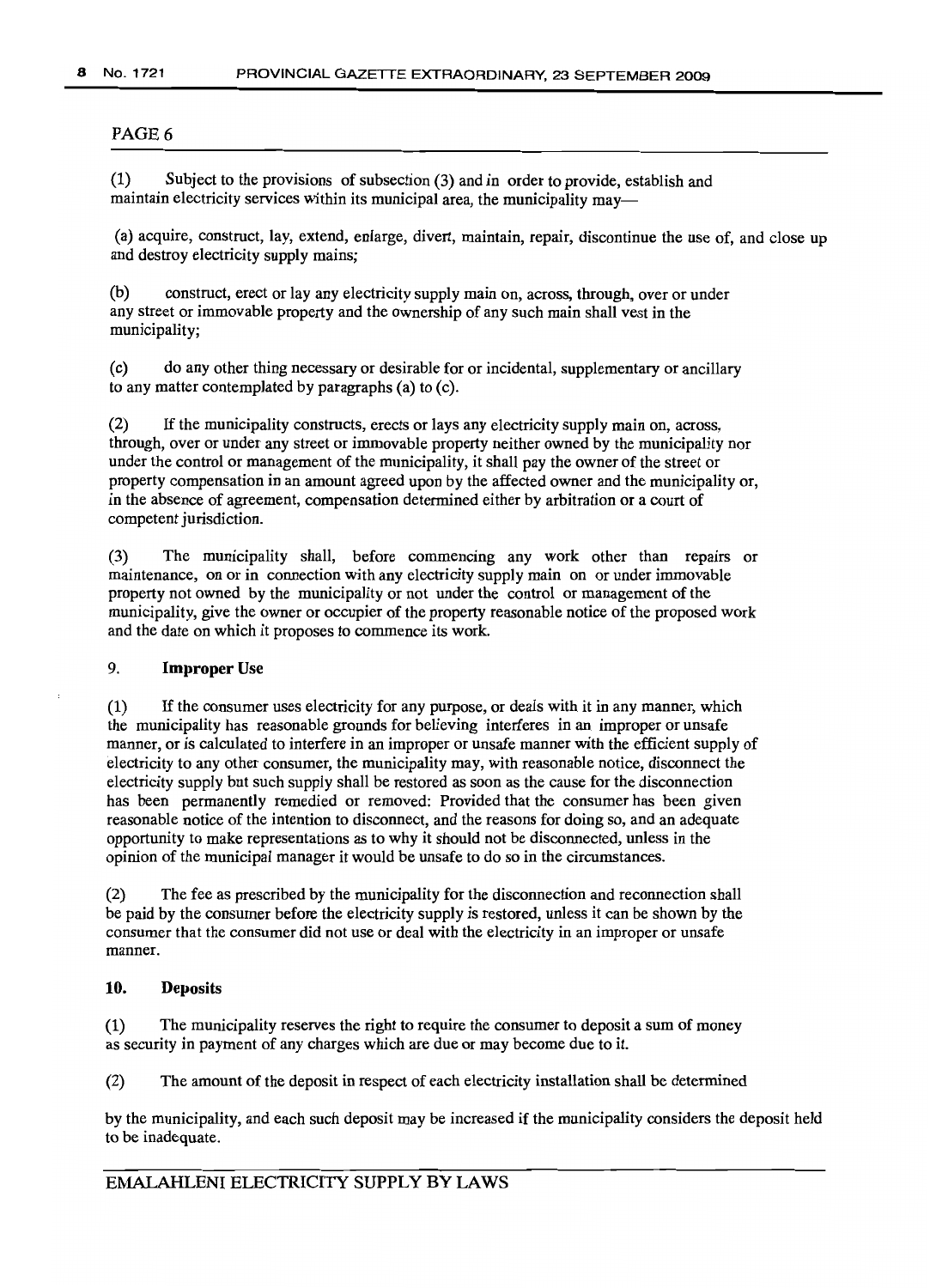(3) Deposits paid under this section shall not be regarded as being in payment or part payment of any accounts due for the supply of electricity for the purpose of obtaining any discount provided for in the electricity tariff referred to in this by-law.

(4) On cessation of the supply of electricity, the amount of such a deposit, free of any interest, less any payments due to the municipality, shall be refunded to the consumer by the municipality.

# 11. Payment of Charges

(1) The consumer is liable to pay for the provision of electricity services according to the tariff, a copy of which is obtainable free of charge from the municipality.

(2) All accounts shall be due and payable when issued by the municipality and each account shall, on its face, reflect the due date and a warning indicating that the supply of electricity may be disconnected should the charges in respect of such supply remain unpaid after the due date.

(3) An error or omission in any account or failure to render an account shall not relieve the consumer of his obligation to pay the correct amount due for electricity supplied to the premises and the onus shall be on the consumer to satisfy himself that the account rendered is in accordance with the prescribed tariff of charges in respect of electricity supplied to his premises.

(4) Where an authorised official has visited the premises for the purpose of disconnecting the supply of electricity in terms of subsection (2) and is obstructed or prevented from effecting a disconnection, the prescribed fee shall become payable for each visit necessary for the purpose of disconnecting the service.

(5) After disconnection for non-payment of an account, the prescribed tariff and any amounts due for electricity consumed shall be paid to the municipality before the electricity supply is re-connected.

# 12. Interest on Overdue Accounts

The municipality may charge interest on accounts which are not paid by the due date appearing on the account, at an interest rate as approved by the municipality from time to time.

# 13. Principles for the Resale of Electricity

(1) Unless otherwise authorised by the municipality, no person shall sell or supply electricity, supplied to his premises under an agreement with the municipality, to any other person or persons for use on any other premises, or permit or suffer such resale or supply to take place.

(2) If electricity is resold for use upon the same premises, the electricity resold shall be measured by a sub-meter of a type which has been approved by the South African Bureau of Standards and supplied, installed and programmed in accordance with the standards of the: municipality.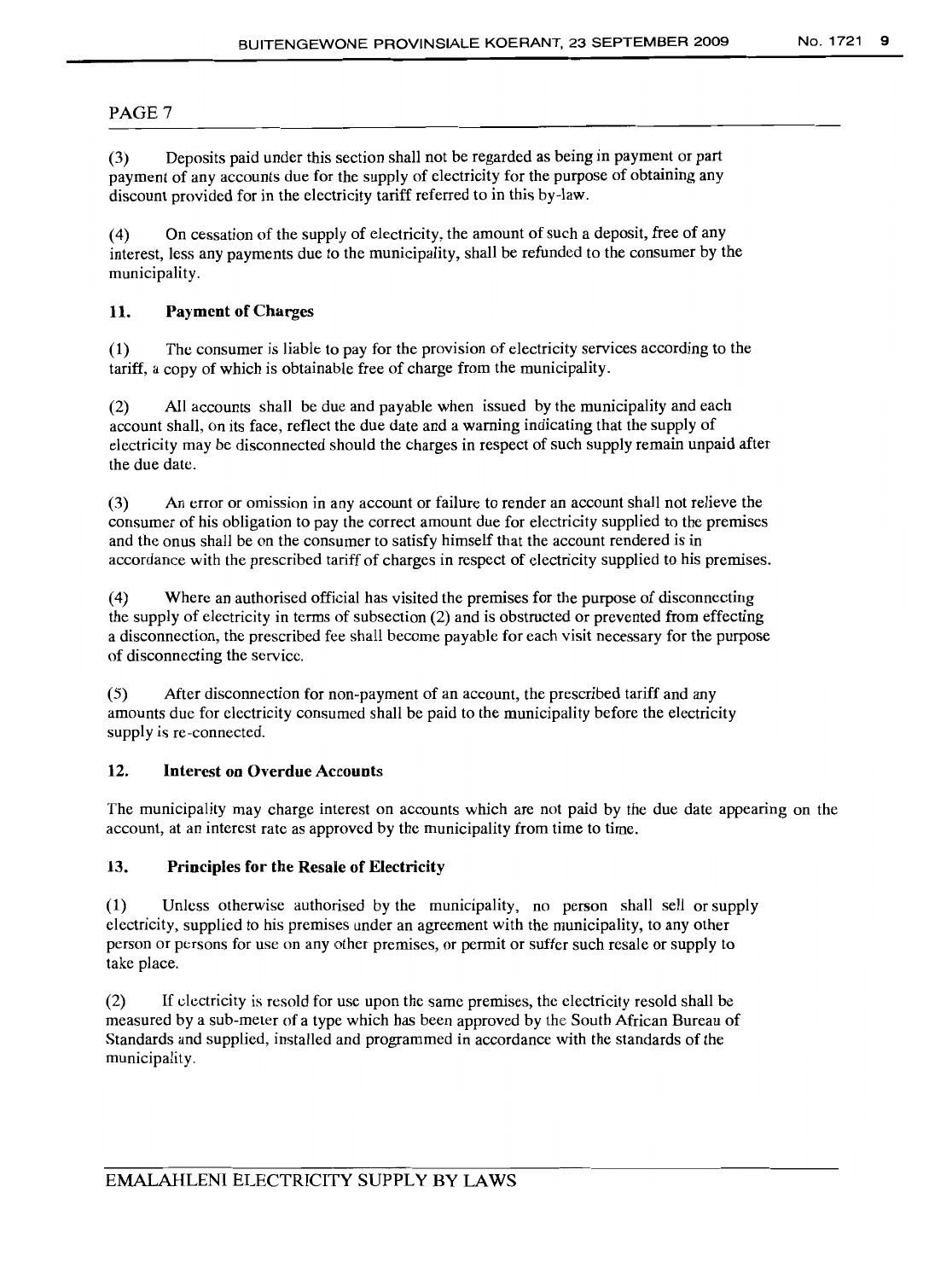(3) The tariff, rates and charges at which and the conditions of sale under which electricity is resold under subsection (2) shall not be less favourable to the purchaser than those that would have been payable and applicable had the purchaser been supplied directly with electricity by the municipality or a service provider.

(4) Every reseller shall furnish the purchaser with monthly accounts that are at least as detailed as the relevant billing information details provided by the municipality to its electricity consumers.

# 14. Right to Disconnect Supply

(1) The municipality may give notice to any consumer that it intends to disconnect the supply of electricity if, in its opinion, there is an appreciable risk of harm or damage to any person or property.

(2) The notice referred to in subsection  $(1)$  shall be-

(a) for 14 (fourteen) days;

(b) shall inform the consumer of the nature of the risk;

(c) shall call upon him, if he does not wish the discontinuation to take place, to give good and adequate reasons within that period why this should not happen.

(3) Where he has failed either to give good and adequate reasons or to remedy the cause of the risk, the municipality may disconnect the supply of electricity to such premises .

.(4) Where any person, who is liable in law to pay for any supply of electricity, fails to pay for it, the municipality may give such a person notice calling on him to make such payment and the notice must -

(a) be for 14 (fourteen) days;

(b) inform him of the amount due and payable;

(c) notify him that if he does not pay it, his electricity shall be disconnected unless he gives good and adequate reasons within that period why this should not happen.

(5) Where he has failed either to pay the due amount or to give good and adequate reasons as envisaged in subsection (4), the municipality may disconnect the supply of electricity to such premises.

(6) Where the municipality is of the opinion, on reasonable grounds, that risk of harm to person or property is immediate or immanent, the municipality may, subject to any other provision in these by-laws, disconnect the supply of electricity to any premises.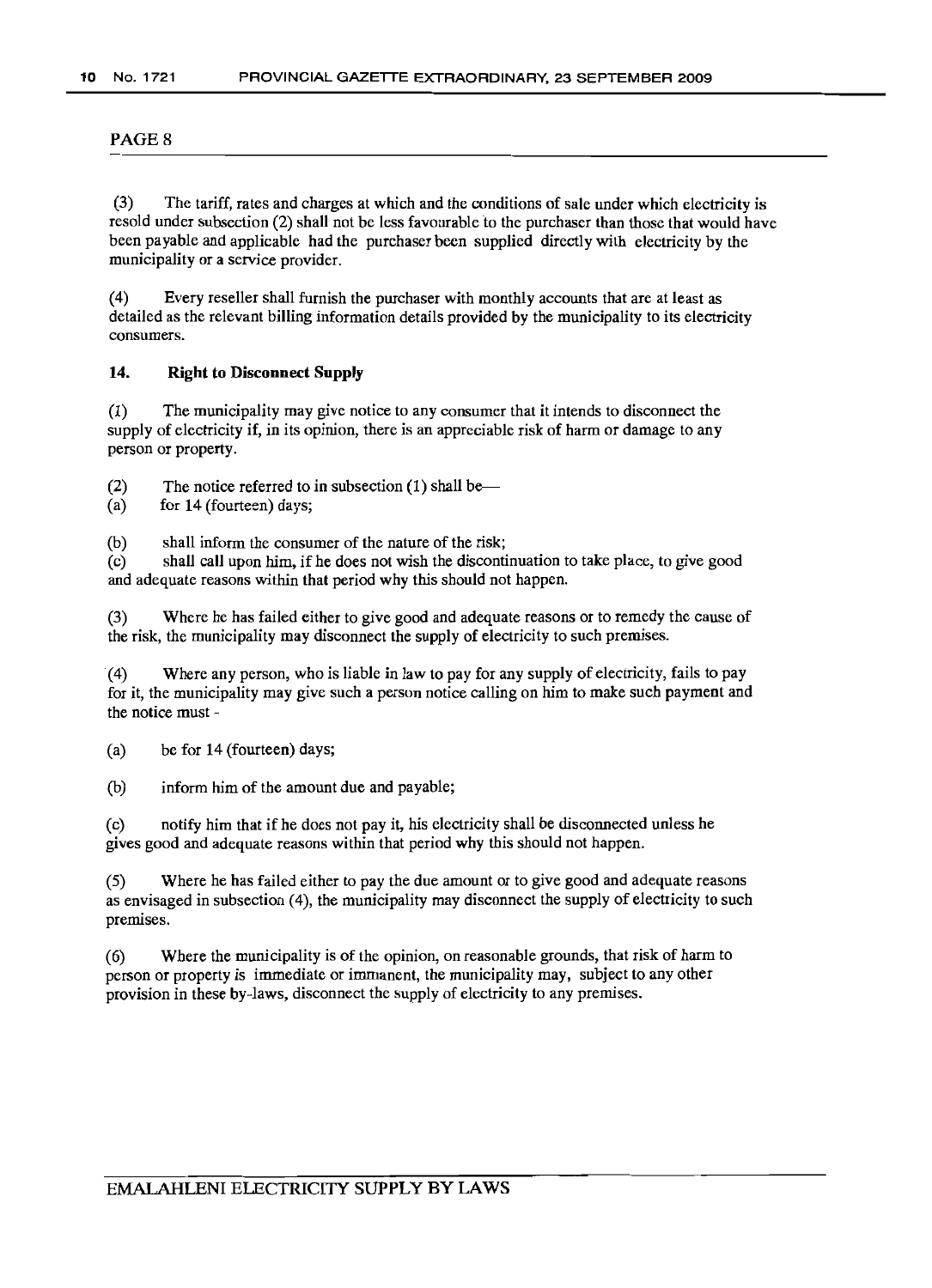(7) In the case where an installation has been illegally reconnected on a consumer's premises after having been previously legally disconnected by the municipality, or in the case where the municipality's electrical equipment has been tampered with to prevent the full registration of consumption by the meter, the electricity supply may be physically removed from those premises by the municipality.

# 15. Non-Liability of the Municipality

(1) A person who applies to the municipality for the supply of electricity in terms of section 5 of these by-laws does so on the basis that, if his application is accepted by the municipality, it shall be agreed that the municipality shall not be liable for any loss or damage, direct or consequential, suffered or sustained by a consumer as a result of or arising from the cessation, interruption or any other abnormality of the supply of electricity.

(2) The provisions of subsection (1)must be included in the application form and must also be brought to the attention of the applicant by the municipality, where it is possible to do so, when the applicant lodges an application.

# 16. Leakage of Electricity .

Under no circumstances shall any rebate be allowed on the account for electricity supplied and metered in respect of electricity wasted owing to leakage or any other fault in the electrical installation.

# 17. Failure of Supply

(3) The municipality does not undertake to attend to a failure of supply of electricity due to a fault in the electrical installation of the consumer, except when such failure is due to the operation of the service protective device of the municipality.

(4) When any failure of supply of electricity is found to be due to a fault in the electrical installation of the consumer or to the faulty operation of apparatus used in connection therewith, the municipality shall have the right to charge the consumer the tariff as prescribed by the municipality for each restoration of the supply of electricity in addition to the cost of making good or repairing any damage which may have been done to the service main and meter by such fault or faulty operation as aforesaid.

# 18. Seals of the Municipality

The meter, service protective devices and all apparatus belonging to the municipality shall be sealed or locked by an authorised official, and no other person shall in any manner or for any reason whatsoever remove, break, deface, or tamper or interfere with the seal or lock.

# 19. Tampering With Service Connection or Supply Mains

(1) No person shall in any manner or for any reason whatsoever tamper or interferes with any meter or metering equipment or service connection or service protective device or supply mains or any other equipment of the municipality.

(2) Where the municipality has good grounds for believing that a consumer has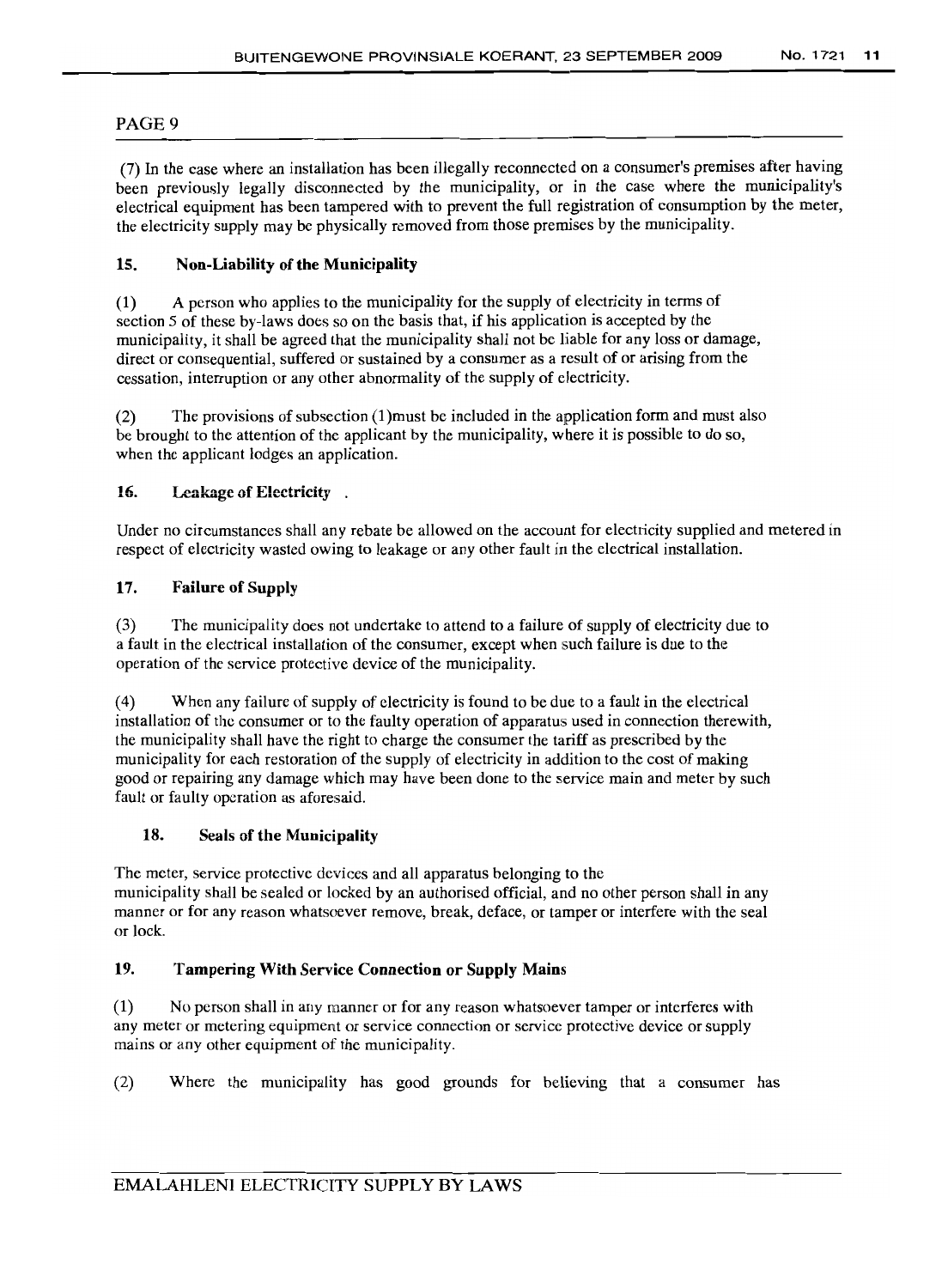contravened subsection (1), the municipality shall have the right to disconnect the supply of electricity immediately and without prior notice to the consumer in circumstances where, in the opinion of the municipality, there are good grounds to believe that a failure to disconnect could constitute an appreciable risk of harm or damage to person or property, in which case the person shall be liable for all tariffs levied by the municipality for such disconnection; but if that risk is not immediate or imminent or appreciable, the provisions of subsections 14(1) to (3) shall apply with any necessary changes.

(3) Where a consumer or any person has contravened subsection (1) and the contravention has resulted in the meter recording less than the true consumption, the municipality shall have the right to recover from the consumer the full cost of his estimated consumption.

#### 20. Protection of Municipality's Supply Mains

(1) No person shall, except with the consent of the municipality and subject to any conditions imposed by it-

(a) construct, erect or lay, or permit the construction, erection or laying of any building, structure or other object, or plant trees or vegetation over or in such a position or in a manner which interferes with or endangers the supply mains:

(b) excavate, open up or remove the ground above, next to, under or near any part of the supply mains;

(c) damage, endanger, remove or destroy, or do any act likely to damage, endanger or destroy any part of the supply mains;

(d) make any unauthorized connection to any part of the supply mains or divert or cause to be diverted any electricity there from; and

(e) the owner or occupier shall limit the height of trees or length of projecting branches in the proximity of overhead lines, or provide a means of protection which in the opinion of the municipality will adequately prevent the tree from interfering with the conductors should the tree, or a branch of it, fall or be cut down; and should the owner fail to observe this provision, the municipality shall have the right, after prior written notification, or at any time in an emergency, to cut or trim the trees or any other vegetation which has the same effect, in such a manner as to comply with this provision and shall be entitled to enter the property for this purpose.

(2) The municipality may subject to obtaining an order of court, demolish, alter or other wise deal with any building, structure or other object constructed, erected or laid in contravention with these by-laws.

(3) The municipality may in the case of an emergency or disaster remove anything damaging, obstructing or endangering or likely to damage, obstruct, endanger or destroy any part of the electrical distribution system.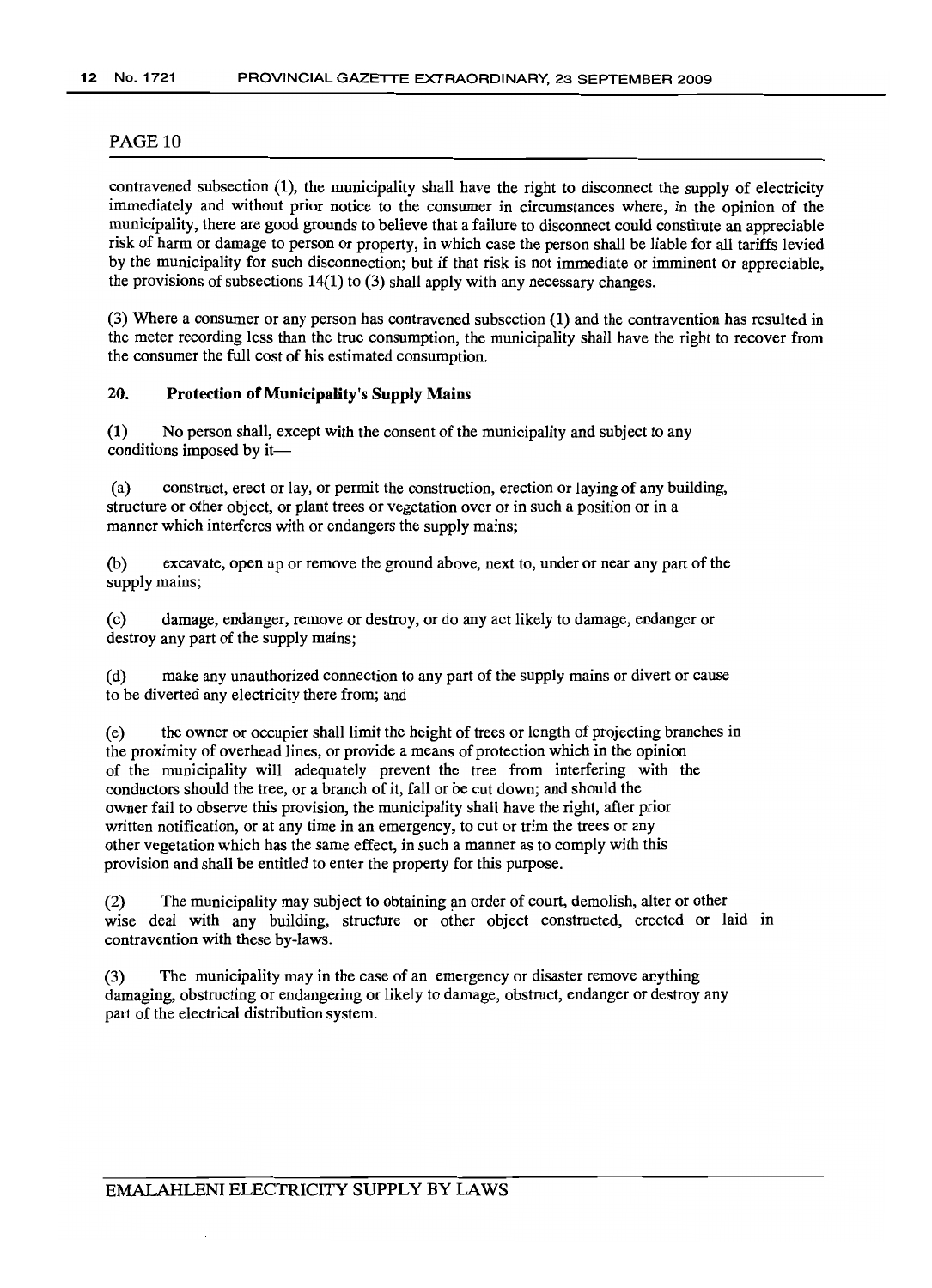# 21. Prevention of Tampering with Service Connection or Supply Mains

If the municipality decides that it is necessary or desirable to take special precautions in order to prevent tampering with any portion of the supply mains, service connection or service protective device or meter or metering equipment, the consumer shall either supply and install the necessary protection or pay the costs involved where such protection is supplied by the municipality.

#### 22. Unauthorised Connections

No person other than a person specifically authorised thereto by the municipality in writing shall directly or indirectly connect, attempt to connect or cause or permit to be connected any electrical installation or part thereof to the supply mains or service connection.

# 23. Unauthorised Reconnections

(1) No person other than a person specifically authorised thereto by the municipality in writing shall reconnect, attempt to reconnect or cause or permit to be reconnected to the supply mains or service connection any electrical installation or installations which has or have been disconnected by the municipality.

(2) Where the supply of electricity that has previously been disconnected is found to have been reconnected-

(a) the consumer using the supply of electricity shall be liable for all charges for electricity consumed between the date of disconnection and the date the electricity supply was found to be reconnected and any other charges raised in this regard;

(b) the municipality reserves the right to remove part or all of the supply equipment until such time as payment has been received in full; and

(c) the consumer will be responsible for all the costs associated with the reinstatement of such supply equipment.

#### 24. Temporary Disconnection and Reconnection

(1) The municipality shall, at the request of the consumer, temporarily disconnect and reconnect the supply of electricity to the consumer's electrical installation upon payment of the tariff prescribed for each such disconnection and subsequent reconnection.

(2) In the event of a necessity arising that requires the municipality to effect a temporary disconnection and reconnection of the supply of electricity to a consumer's electrical installation, and if the consumer is in no way responsible for bringing about this necessity, the municipality shall not be entitled to payment of the tariff referred to in subsection (1).

(3) Where there are circumstances which the municipality has good grounds to believe are exceptional, the municipality may temporarily disconnect the supply of electricity to any premises without notice for the purpose of effecting repairs or carrying out tests or for any other legitimate purpose, but, where there are no such exceptional circumstances, the municipality must provide adequate notice to the user of the electricity before a temporary disconnection of electricity services may take place.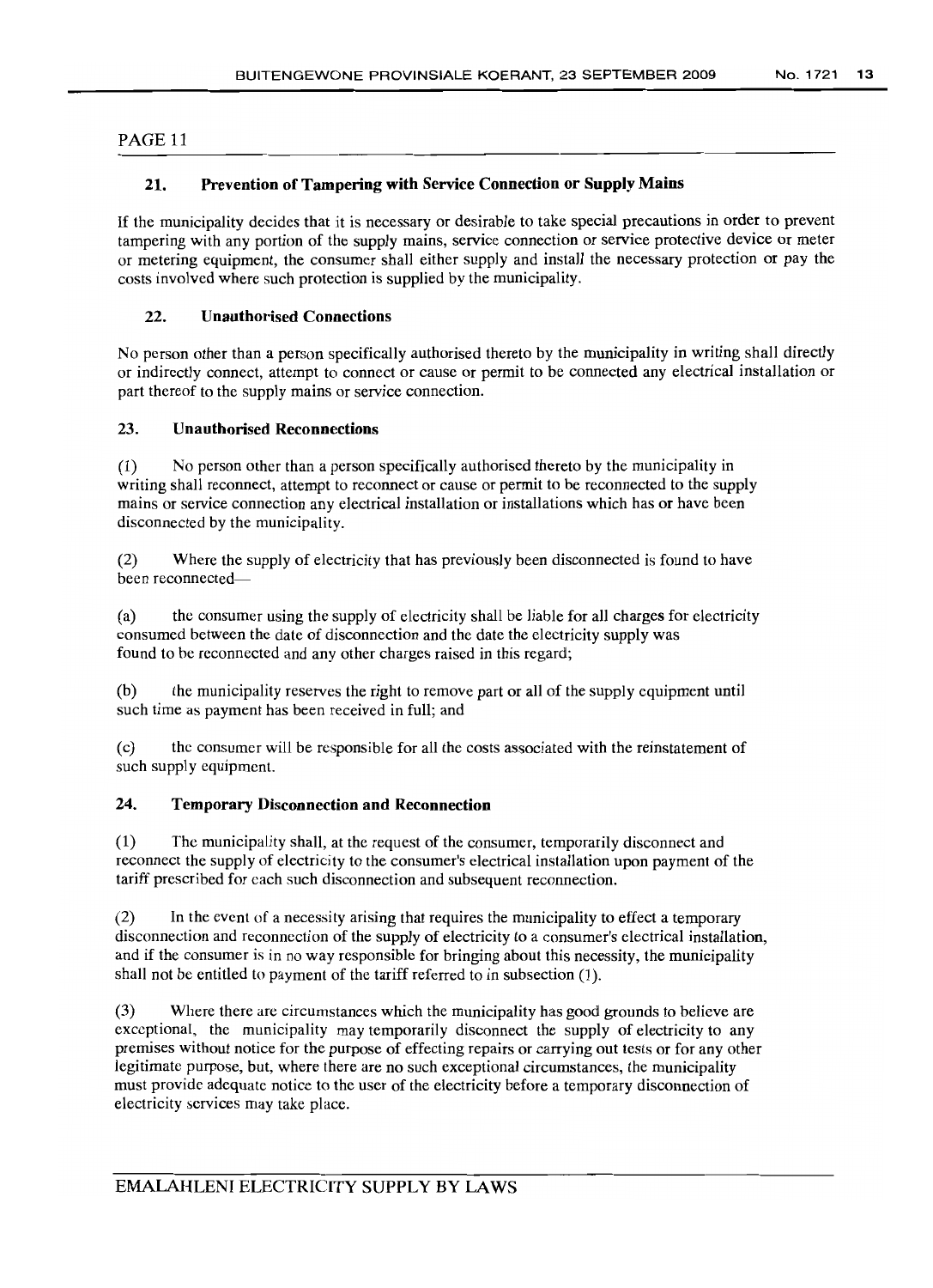### 25. Temporary Supplies

(1) A person who receives a temporary supply of electricity will receive it on the clear understanding that it shall be a condition of the giving of any temporary supply of electricity that, if such a supply is found to interfere with the efficient and economical supply of electricity to other consumers, the municipality shall have the right, after giving reasonable written notice to the consumer, or, under circumstances which it has good grounds to consider exceptional without notice, to terminate the supply at any time and, the municipality shall not be liable for any loss or damage occasioned by the consumer by such a termination other than loss or damage caused by a wrongful intentional or negligent act or omission by the municipality.

(2) A person who receives a temporary supply shall be notified by the municipality, before or at the time when he receives it, of what is provided in subsection (1).

#### 26. Temporary Work

(1) Electrical installations requiring a temporary supply of electricity shall not be connected directly or indirectly to the supply mains except with the special permission in writing of the municipality.

(2) Full information as to the reasons for and nature of temporary work shall accompany the application for permission, and the municipality may refuse the permission or may grant the permission upon terms and conditions as it may consider desirable and necessary.

#### 27. Load Reduction

(1) At times of peak load, or in an emergency, or when, in the opinion of the municipality, it is necessary for any reason to reduce the load on its electricity supply system, the municipality may without notice interrupt and, for a period as the municipality considers necessary, discontinue the electricity supply to any consumer's electrically operated thermal storage water heater or any specific appliance or the whole installation.

(2) The municipality shall not be liable for any loss or damage directly or consequentially due to or arising from an interruption and discontinuance of the electricity supply envisaged in subsection  $(1)$ .

(3) The municipality may install upon the premises of the consumer any apparatus or equipment necessary to give effect to the provisions of subsection (1), and any authorised official may at any reasonable time enter any premises for the purpose of installing, inspecting, testing adjusting or changing apparatus or equipment,

(4) The consumer or the owner, as the case may be, shall, when installing an electricallyoperated water storage heater, provide.any necessary accommodation and wiring.

# 28. High, Medium and Low Voltage Switchgear and Equipment

(1) In cases where a supply of electricity is given at either high, medium or low voltage, the supply and installation of the switchgear, cables and equipment forming part of the service connection shall, unless otherwise approved by the municipality, be paid for by the consumer.

(2) All equipment contemplated in subsection (1) shall be compatible with the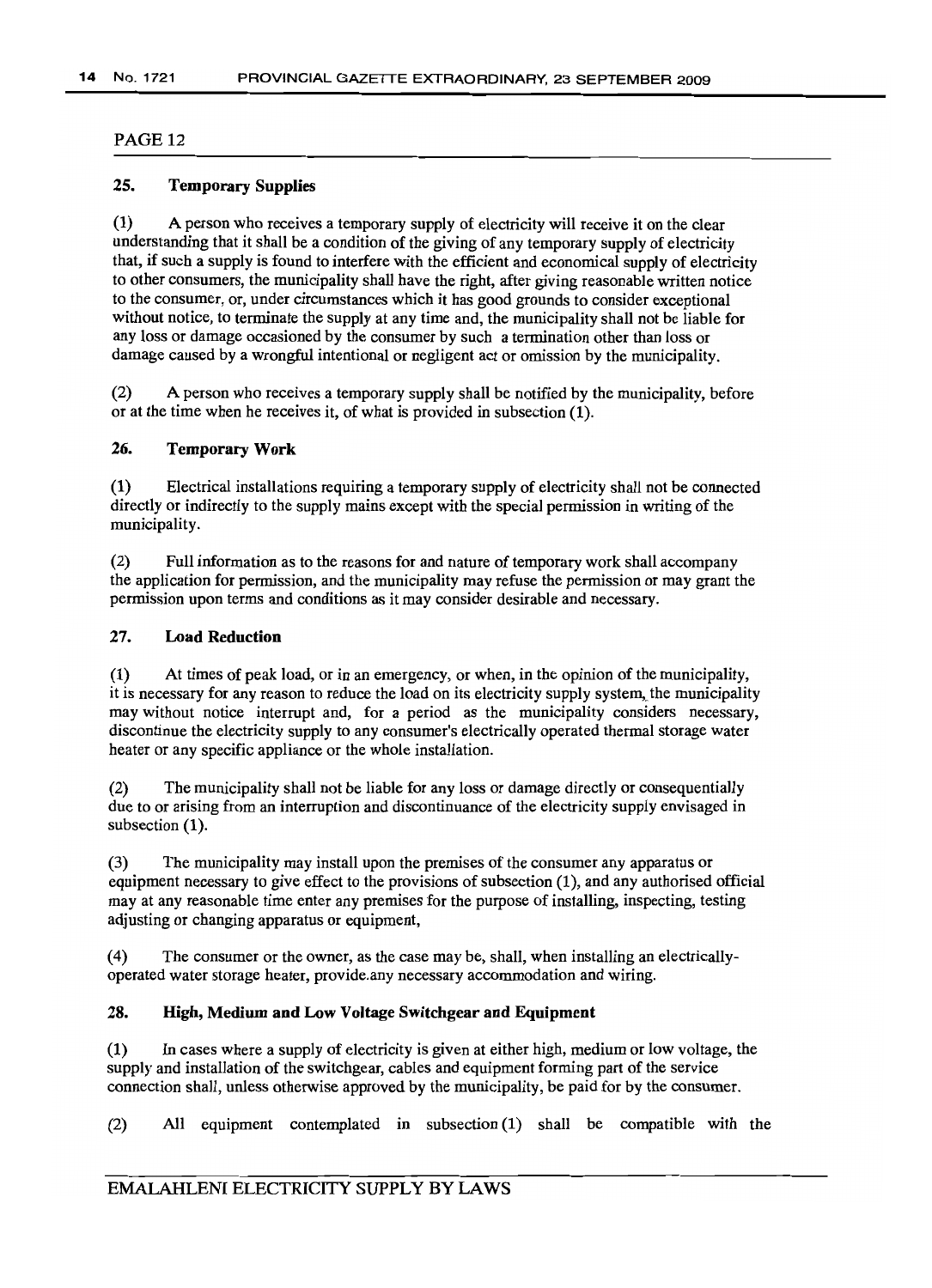municipality's electrical performance standards.

(3) No person shall open, close, isolate, link or earth high or medium voltage switchgear or equipment without giving reasonable prior notice to the municipality.

(4) In the case of a high or medium voltage supply of electricity, where the consumer has high or medium voltage switchgear installed, the municipality shall be advised of the competent person appointed by the consumer in terms of the Regulations, and of any changes made to the appointment.

(5) in the case of a low voltage supply of electricity, the consumer shall provide and install a low voltage main switch and any other equipment required by the municipality or any authorised official.

# 29. Substation Accommodation

(1) The municipality may, on such conditions as it considers fit, require an owner to provide and maintain accommodation which shall constitute a substation and which shall consist of a separate room or rooms to be used exclusively for the purpose of housing medium voltage cables and switchgear, transformers, low voltage cables and switchgear and other equipment necessary for the supply of electricity requested by the applicant.

(2) The accommodation must be situated at a point to which free, adequate and unrestricted access is available at all times for purposes connected with the operation and maintenance of the equipment.

(3) The municipality reserves the right to supply its own networks from its own equipment installed in such accommodation, and if additional accommodation is required by the municipality, the additional accommodation must be provided by the applicant at the cost of the municipality.

# 30. Wiring Diagram **and** Specification

(1) When more than one electrical installation or electricity supply from a common main or more than one distribution board or meter is required for any building or block of buildings, the wiring diagram of the circuits starting from the main switch and a specification shall if requested by the municipality be supplied to it in duplicate for approval before the work commences.

(2) Where an electrical installation is to be supplied from a substation on the same premises on which the current is transformed from high voltage, or from one of the substations of the municipality through mains separate from the general distribution system, a complete specification and a set drawings which in the opinion of the municipality is adequate, for the plant to be installed by the consumer shall, if so required by the municipality be forwarded to it for approval before any material in connection therewith is ordered.

# 31. Standby Supply

No person shall be entitled to a standby supply of electricity from the municipality for any premises having a separate source of electricity supply except with the written consent of the municipality and subject to any terms and conditions laid down by the municipality.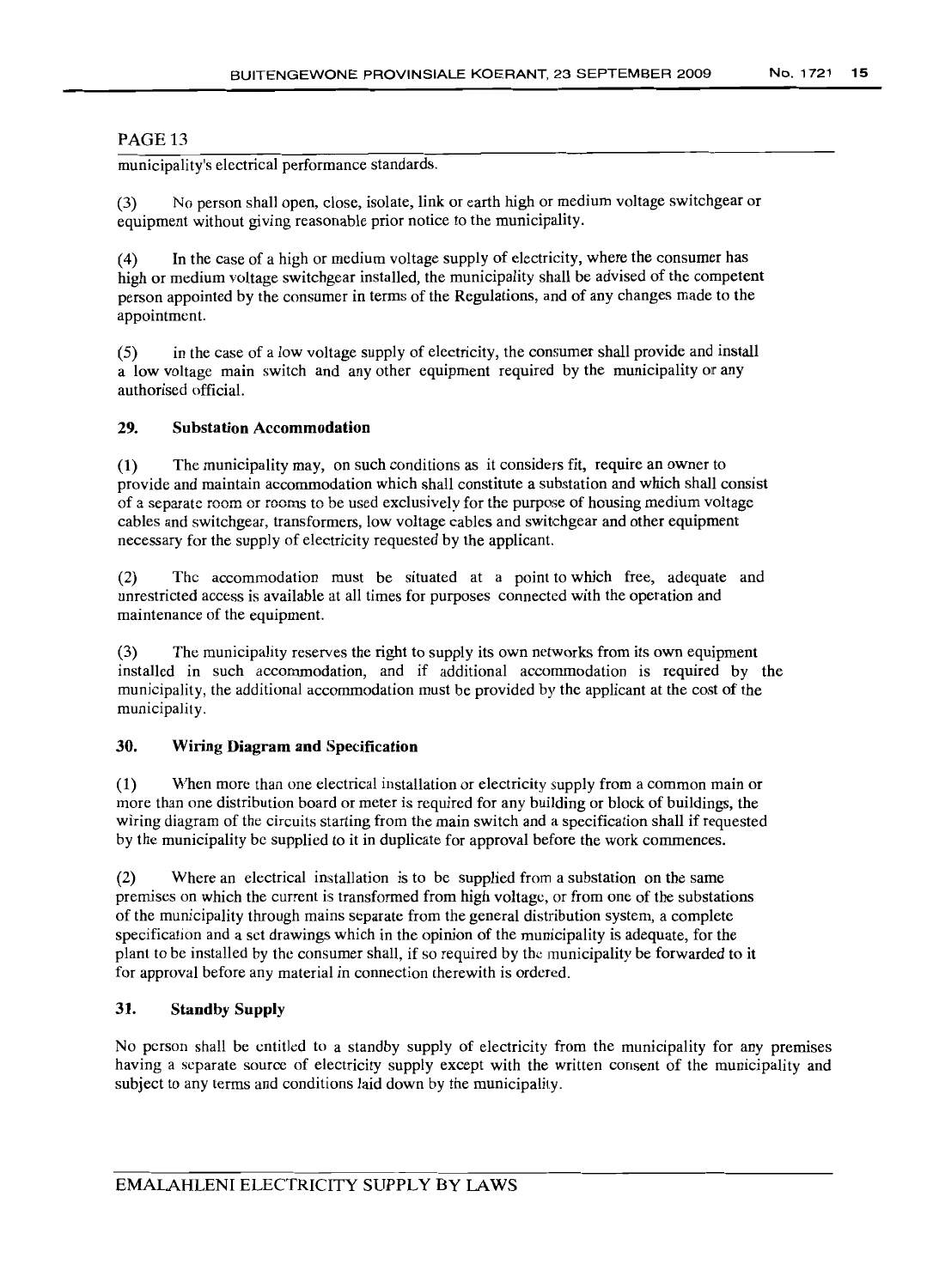# 32. Consumer's Emergency Standby Supply Equipment

(1) No emergency standby equipment provided by a consumer in terms of the Regulations or for his own operational requirements shall be connected to any installation without the prior written approval of the municipality.

(2) Application for an approval in subsection (1) must be made in writing and must include a full specification of the equipment and a wiring diagram.

(3) The standby equipment shall be so designed and installed that it is impossible for the municipality's supply mains to be energized by means of a back-feed from the equipment and the consumer must provide and install the required protective equipment.

(4) Where by special agreement with the municipality, the consumer's standby generating equipment is permitted to be electrically coupled to, and run in parallel with the municipality's supply mains, the consumer shall be responsible for providing, installing and maintaining all the necessary synchronizing and protective equipment required for the safe parallel operation, to the satisfaction of the municipality.

#### 32. Circular Letters

The municipality may from time to time issue Circulars detailing its requirements regarding matters not specifically covered in the Regulations or these by-laws but which are necessary for the safe, efficient operation and management of the provision of electricity services.

#### CHAPTERS: SERVICE PROVIDERS

#### 34. Agreement and Assignment

(1) The municipality may, subject to its responsibilities under section 81 of the Systems Act, discharge any of its obligations under section 2 of these by-laws by entering into a service delivery agreement with a service provider or service providers.

(2) Subject to the provisions of the Systems Act or any other law, the municipality may assign to a service provider any right or power enjoyed by the municipality under these by-laws whenever the assignment is required to enable the service provider to discharge an obligation under its service delivery agreement.

(3) If a municipality has entered into a service delivery agreement with a service provider, it must publish a notice in the Provincial Gazette for the province in which it is situated listing which rights and powers of the municipality under which provisions of these by-laws have been assigned to the service provider.

(4) Where the term "municipality" appears in a provision of these by-laws listed in the notice in subsection (3) it shall be read as "service provider" in that provision.

# 35. Customer Charter

Service providers must provide services in accordance with a customer charter which must be drawn up in consultation with the municipality and must-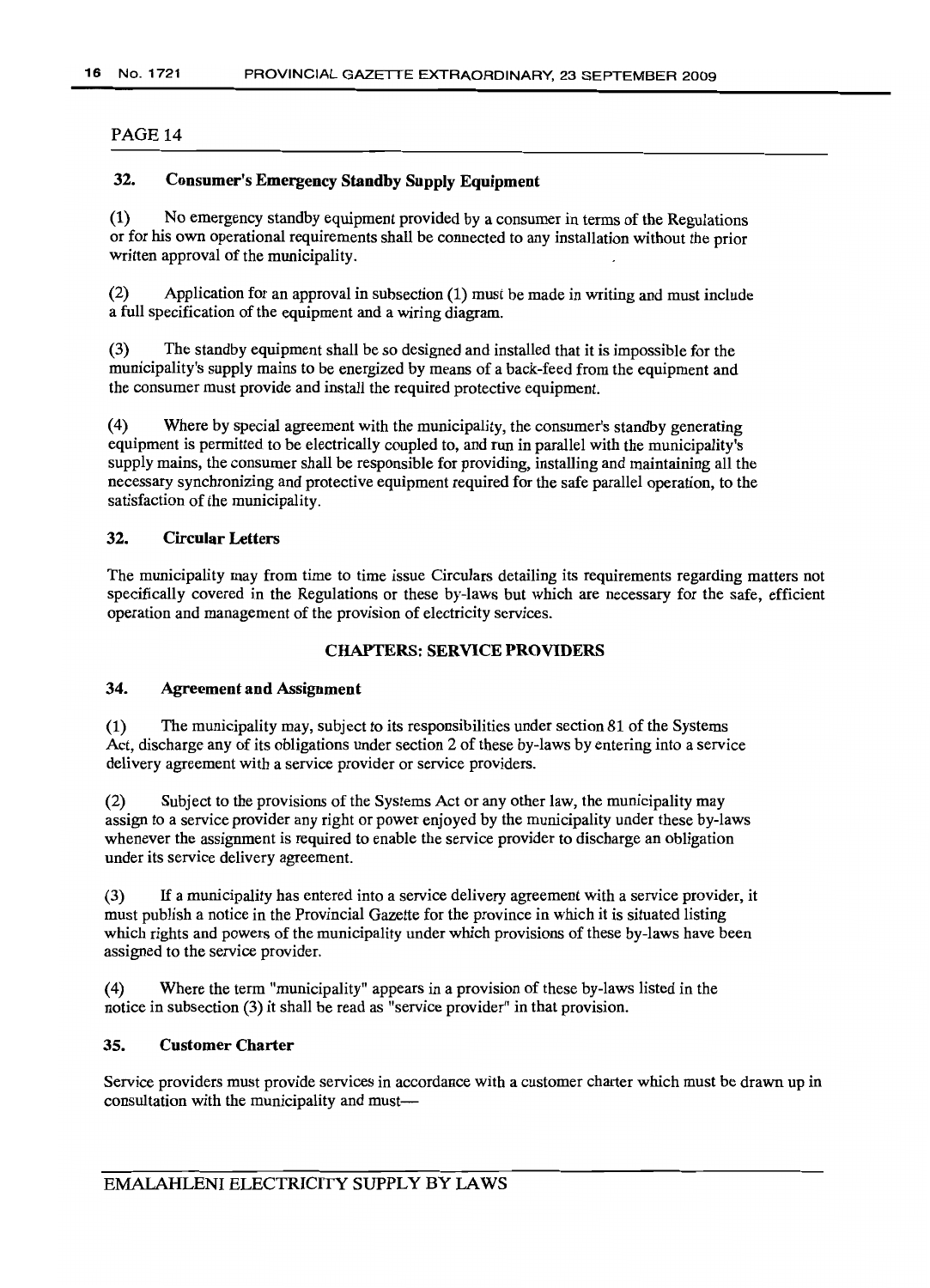- (a) accord with the provisions of these by-laws;
- (b) be accessible to the public;
- (c) establish the conditions of supplying the service; and
- (d) provide for the circumstances in which electricity services may be limited.

### CHAPTER 4: RESPONSIBILITIES OF CONSUMERS

#### 36. Consumer to Erect and Maintain Electrical Installation

Any electrical installation connected or to be connected to the supply mains, and any additions or alterations to it which may be made from time to time, shall be provided and erected and maintained and kept in good order by the consumer at his own expense and in accordance with these by-laws and the Regulations.

### 37. Fault in Electrical Installation

(1) If any fault develops in the electrical installation, which constitutes a hazard to any person or to livestock, or property, the consumer shall immediately disconnect the electricity supply and without delay give notice to the municipality' which shall immediately take steps to remedy the fault.

(2) The municipality may require the consumer to reimburse it for any expense to which it may be put in connection with a fault in the electrical installation.

# 38. Discontinuance of Use of Supply

If a consumer wishes to discontinue using an electricity supply, he shall give at least two full working days' notice in writing of the intended discontinuance, failing which he shall remain liable for all payments due in terms of the tariff for the supply of electricity until the expiration of two full working days after the notice has been given.

#### 39. Change of Occupier

(1) A consumer vacating any premises shall give the municipality not less than two full working days' notice in writing of his intention to discontinue using the electricity supply, failing which he shall remain liable for the supply.

(2) If the person taking over occupation of the premises wishes to continue using the electricity supply, he shall make application in accordance with the provisions of section 5 of these by-laws, and if he fails to make application for electricity services within ten working days of taking occupation of the premises, the supply of electricity shall be disconnected, and he shall be liable to the municipality for the provision of electricity services from the date of occupation till the time when the supply is disconnected.

(3) Where premises are fitted with a pre-payment meter any person occupying the premises at that time shall be presumed to be a consumer, unless he satisfies the municipality that he did not use the electricity supplied to the premises, and if he fails to satisfy the municipality, he shall be liable for all tariffs owed to the municipality for that metering point as well as for any outstanding tariffs (whether accrued by him or not)' until he ceases to occupy the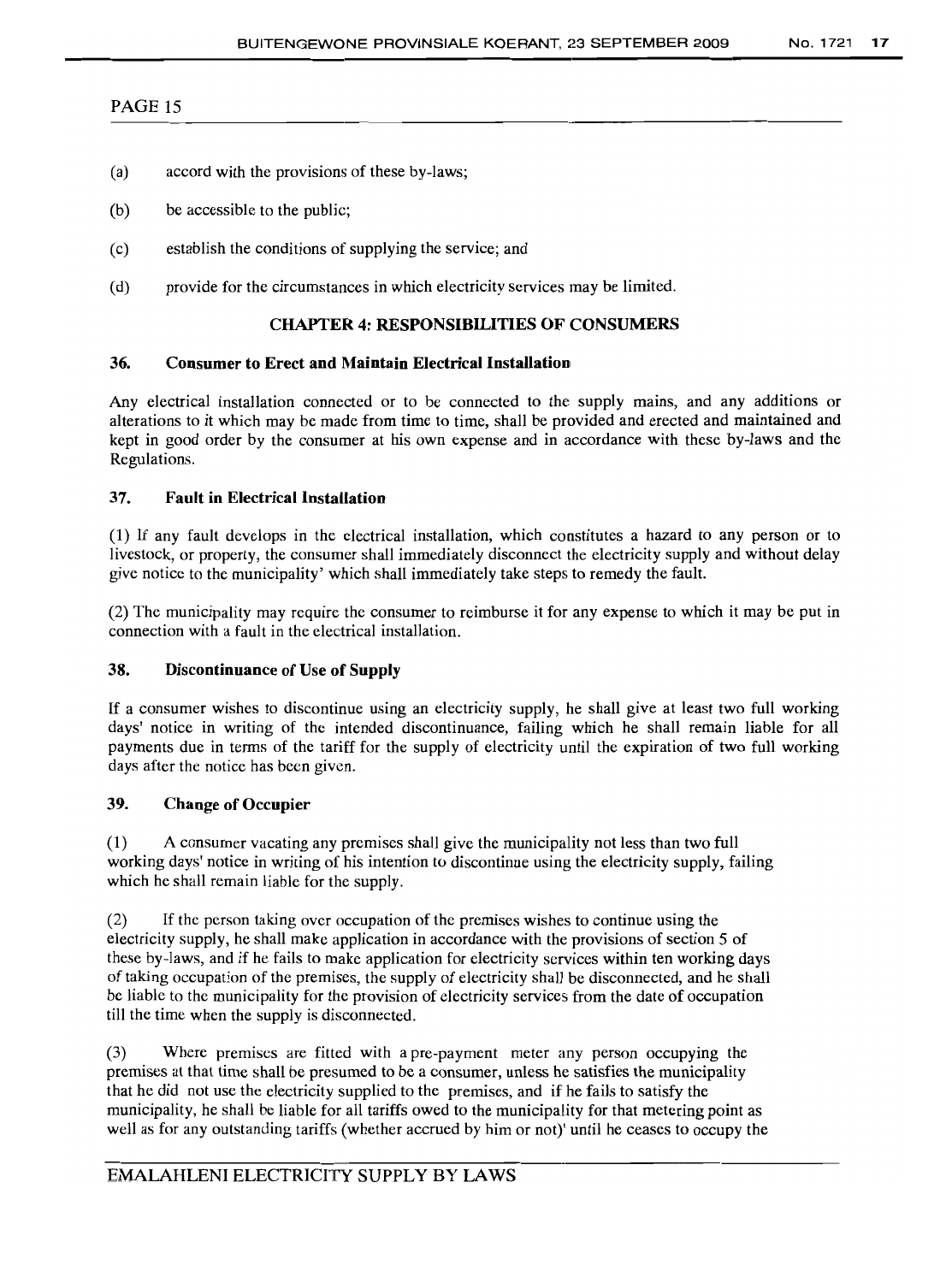premises or until an application made by him in terms of section 5 has been accepted, whichever happens sooner.

# 40. Service Apparatus

(1) A consumer who applies for the supply of electricity services in terms of section 5 does so on the basis that if the application is granted, he shall be liable for all costs to the municipality arising from damage to or loss of any metering equipment, service protective device, service connection or other apparatus on the premises, unless such damage or loss is shown to have been occasioned by an Act of God or an act or omission of an employee of the municipality or caused by an abnormality in the supply of electricity to the premises; and the municipality shall inform him that it agrees to supply it to him only on that basis.

(2) If, during a period of disconnection of an installation from the supply mains, the service main, metering equipment or any other service apparatus, being the property of the municipality and having been previously used, are removed without its permission or damaged so as to render reconnection dangerous, the owner or occupier of the premises during such period shall bear the cost of overhauling or replacing the equipment or service apparatus.

(3) Where there is a common metering position, the liability detailed in subsection (2) shall devolve on the owner of the premises.

(4) The amount due in terms of subsection (2) shall be stated in a certificate from the municipality which shall be presumed, unless the contrary is proved, correctly to reflect the amount stated to be due.

# CHAPTER 5: SPECIFIC CONDITIONS OF SUPPLY

#### 41. Service Connection

(1) The consumer shall bear the cost of the service connection.

(2) Notwithstanding the fact that the consumer bears the cost of the service connection, ownership of the service connection, laid or erected by the municipality, vests in the municipality; and the municipality is responsible for the maintenance of the service connection up to the point of supply.

(3) The municipality shall determine what work should be carried out in order to install a service connection to the consumer's premises.

(4) A service connection must be laid underground, whether the supply mains are laid underground or erected overhead, unless an overhead service connection is specifically required by the municipality.

(5) The consumer shall provide, fix and maintain on his premises those ducts, wireways, trenches, fastenings and clearance to overhead supply mains as are required by the municipality for the installation of the service connection.

(6) The conductor used for the service connection must have a cross-sectional area according to the size of the electrical supply but shall not be less than 10 mrn2 (copper or copper equivalent), and all conductors must have the same cross-sectional area, unless otherwise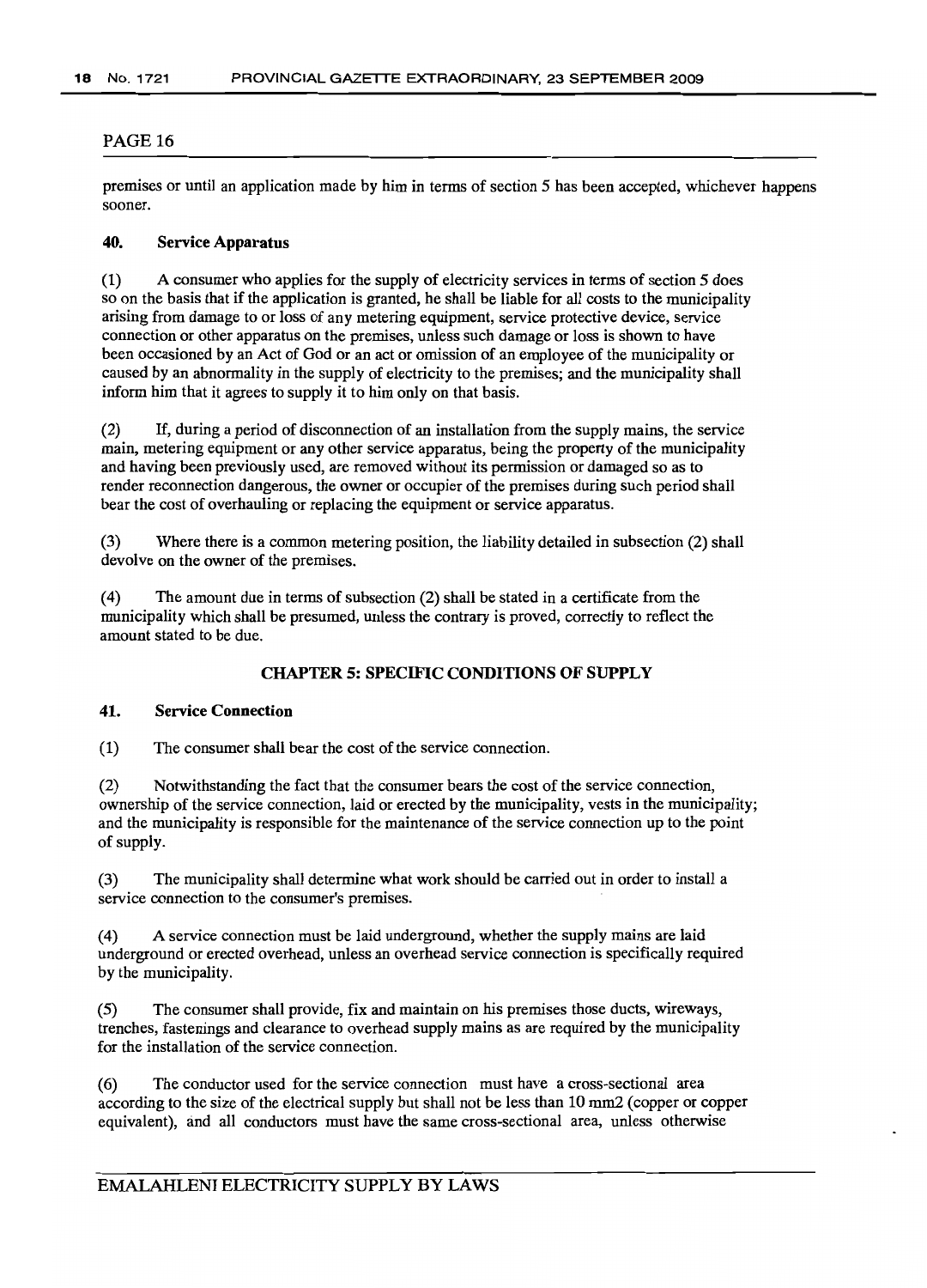approved by an authorised official.

(7) Unless otherwise approved by the municipality, only one service connection shall be provided by the municipality to each registered erf.

(8) In respect of two or more premises belonging to one owner and situated on adjacent erven, a single bulk supply of electricity may be made available provided the erven are consolidated or notarially tied.

(9) Any covers of a wireway carrying the supply circuit from the point of supply to the metering equipment shall be made to accept the seals of the municipality.

(10) Within the meterbox, the service conductor or cable, as the case may be, shall terminate in an un-obscured position and the conductors shall be visible throughout their length when cover plates, if present, are removed.

(11) In the case of blocks of buildings occupied by a number of individual consumers, separate wireways and conductors or cables must be laid from the common metering room or roomS ito each individual consumer in the blocks of buildings. Alternatively, if trunking is used, the conductors of the individual circuits must be clearly identified (tied together every 1,5m) throughout their length.

#### **42. Metering Accommodation**

(1) The consumer must, if required by the municipality, provide accommodation in an approved position, the meter board and adequate conductors for the municipality's metering equipment, service apparatus and protective devices.

(2) The accommodation and protection referred to in subsection (1) must be provided and maintained, to the satisfaction of the municipality, at the cost of the consumer or the owner, as the circumstances may demand, and shall be situated, in the case of credit meters, at a point to which free and unrestricted access can be had at all reasonable hours for the reading of meters but at all times for purposes connected with the operation and, maintenance of the- service equipment.

(3) Access to premises at all reasonable hours must be afforded to any authorised official for the inspection of prepayment meters.

(4) Where sub-metering equipment is installed, accommodation separate from the municipality's metering equipment must be provided.

(5) The consumer or, in the case of a common meter position. the owner of the premises must provide adequate electric lighting in the space set aside for accommodating the metering equipment and service apparatus.

(6) Where in the opinion of the municipality the position of the meter, service connection, protective devices or main distribution board is no longer readily accessible or becomes a course of danger to life or property or in any way becomes unsuitable, the consumer must remove it to a new position, and the cost of such removal, which must be carried out with reasonable dispatch, must be borne by the consumer.

(7) The accommodation for the municipality's metering equipment and protective devices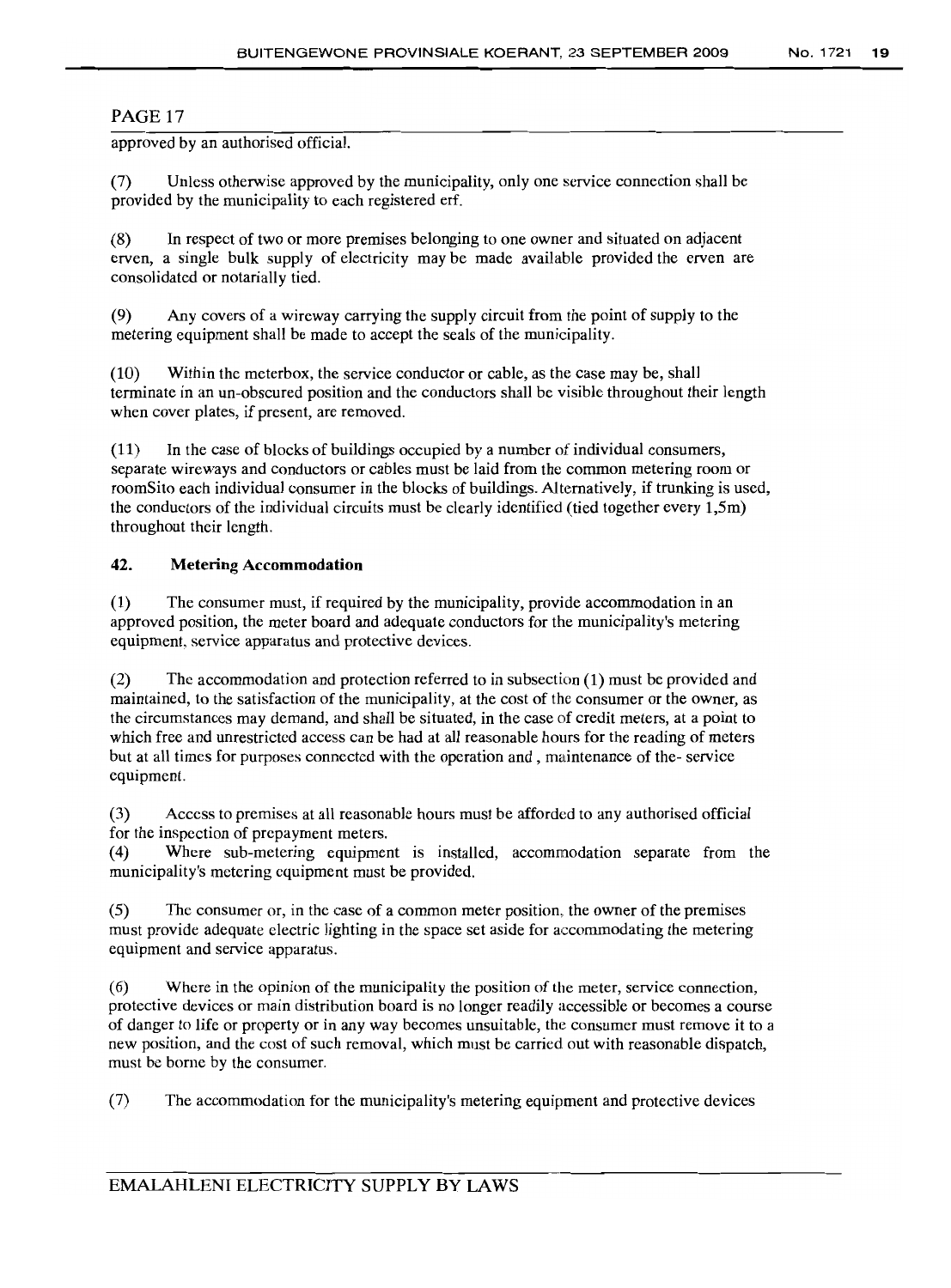may, if approved, include the consumer's main switch and main protective devices.

(8) No apparatus other than that used in connection with the supply of electricity and use of electricity may be installed or stored in such accommodation unless approved by the municipality.

# CHAPTER 6: SYSTEMS OF SUPPLY

# 43. Load Requirements

Alternating current supplies shall be provided as prescribed by the Electricity Act, 1987 (Act 41 of 1987), and in the absence of a quality of supply agreement, as set out in applicable standard specification.

#### 44. Load Limitations

(1) Where the estimated load, calculated in terms of the safety standard, does not exceed 15 kVA, the electrical installation shall be arranged for a two-wire single-phase supply of electricity, unless otherwise approved by the municipality.

(2) Where a three-phase four-wire supply of electricity is provided, the load shall be approximately balanced over the three phases but the maximum out-of-balance load shall not exceed 1 5kVA, unless otherwise approved by the municipality.

(3) No current-consuming appliance, inherently single phase in character, with a rating which exceeds 15kVA shall be connected to the electrical installation without the prior approval of the municipality.

# 45. Interference with Other Persons' Electrical Equipment

(1) No person shall operate electrical equipment having load characteristics which, singly or collectively, give rise to voltage variations, harmonic currents or voltages, or unbalanced phase currents which fall outside the applicable standard specification.

(2) The assessment of interference with other persons' electrical equipment must be carried out by means of measurements taken at the point of common coupling.

(3) Should it be established that undue interference is in fact occurring, the consumer must, at his own cost, install the necessary equipment to filter out the interference and prevent it reaching the supply mains.

#### 46. Supplies to Motors

(1) Unless otherwise approved by the municipality the rating of a low voltage single-phase motor shall be limited to 2kW and the starting current shall not exceed 70A; and motors exceeding these limits shall be wound for three phases at low voltage or a higher voltage as may be required.

(2) The starting current of three-phase low voltage motors permitted shall be related to the capacity of the consumer's service connection, as follows: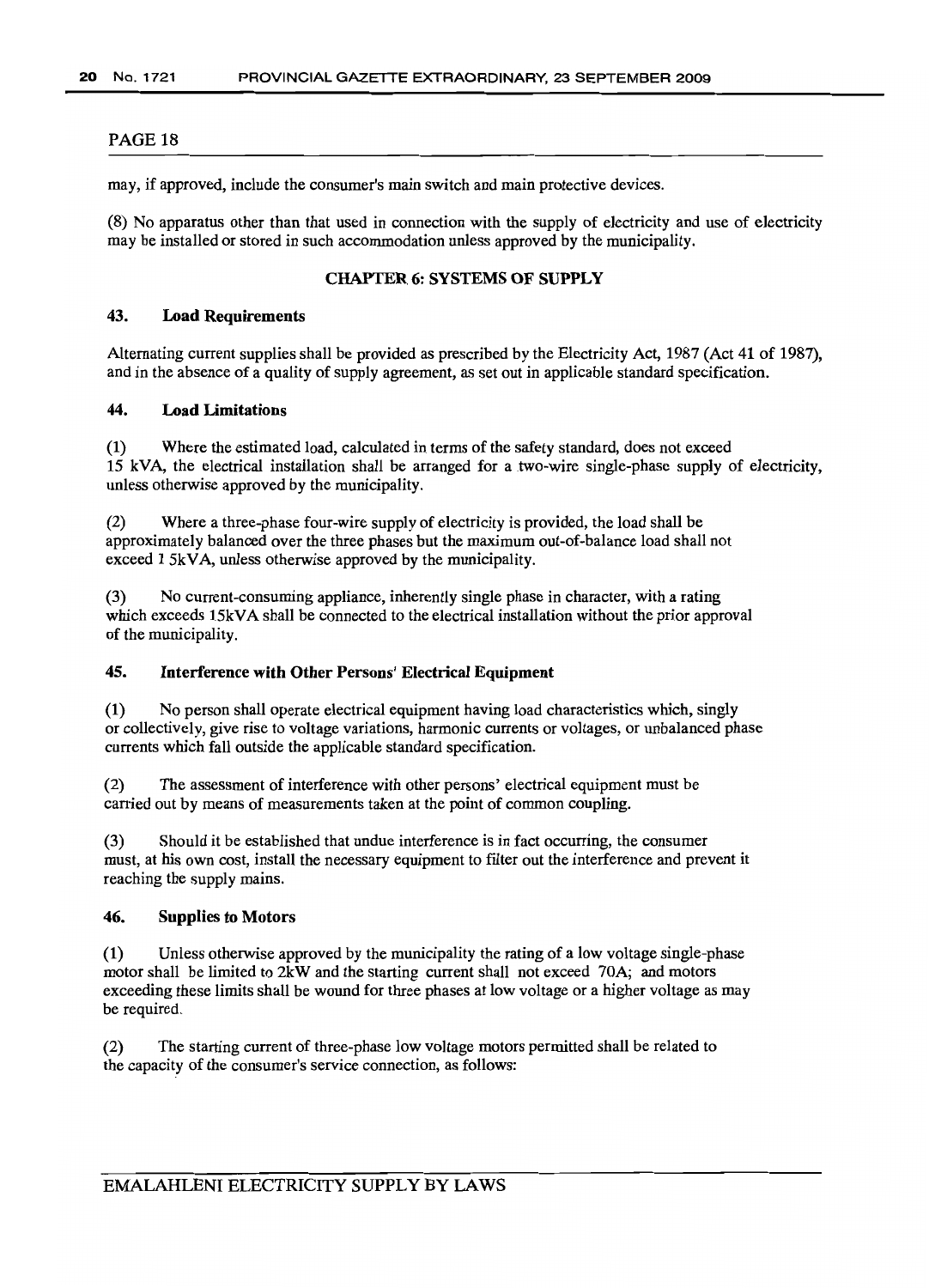| Insulated service | Maximum          | Maximum-motor rating in kW |                          |                                 |
|-------------------|------------------|----------------------------|--------------------------|---------------------------------|
| cable, size in    | Permissible      | Direct on line             |                          |                                 |
| mm2, copper       | starting current | 6x                         | Star/Delta $(2,5 \times$ | Other means                     |
| Equivalent        |                  | full-load                  | full-load                | $(1,5 \times \text{full-load})$ |
|                   |                  |                            | current)                 | current)                        |
|                   |                  | current)                   |                          |                                 |
| mm2               | A                | kW                         | kW                       | kW                              |
| 16                | 72               | 6                          | 13,5                     | 23                              |
|                   |                  |                            |                          |                                 |
| 25                | 95               | 7,5                        | 18                       | 30                              |
| 35                | 115              | 9                          | 22                       | 36,5                            |
|                   |                  |                            |                          |                                 |
| 50                | 135              | 10                         | 25                       | 45                              |
|                   |                  |                            |                          |                                 |
| 70                | 165              | 13                         | 31                       | 55                              |
| 95                | 200              | 16                         | 38                       | 67                              |
|                   |                  |                            |                          |                                 |
| 120               | 230              | 18                         | 46                       | 77                              |
|                   |                  |                            |                          |                                 |
| 150               | 260              | 20                         | 52                       | 87                              |
|                   |                  |                            |                          |                                 |

(3) In an installation supplied at medium voltage the starting current of a low voltage motor shall be limited to 1,5 times the rated full-load current of the transformer supplying such a motor; and the starting arrangement for medium voltage motors shall be subject to the approval of the municipality.

# 47. Power Factor

(1) If required by the municipality, the power factor of any load shall be maintained within the limits 0,85 lagging and 0,9 leading.

(2) Where, for the purpose of complying with subsection (1), it is necessary to install power factor corrective devices, such corrective devices shall be connected to the individual appliance terminals unless the correction of the power factor is automatically controlled.

(3) The consumer shall, at his own cost, install such corrective devices.

### 48. Protection

Electrical protective devices for motors shall be of such a design as effectively to prevent sustained overcurrent and single phasing, where applicable.

#### CHAPTER 7: MEASUREMENT OF ELECTRICITY

#### 49. Metering

(1) The municipality shall, at the consumer's cost in the form of a direct charge or prescribed fee, provide, install and maintain metering equipment rated by the municipality at the point of metering for measuring the electricity supplied.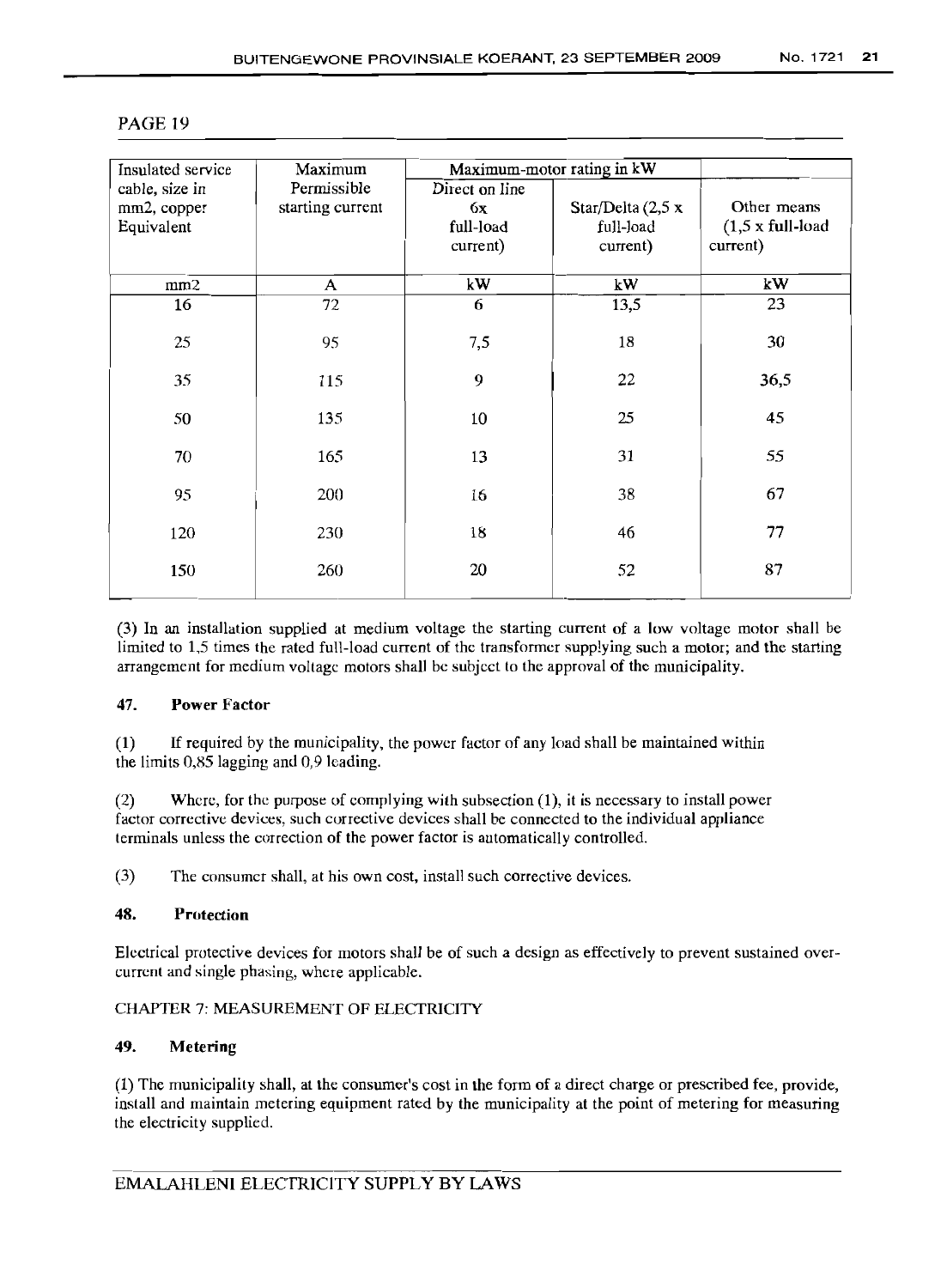$\overline{(2)}$  Except in the case of prepayment meters, the electricity used by a consumer during any metering period shall be ascertained by the reading of the appropriate meter or meters supplied and installed by the municipality and read at the end of such period except where the metering equipment is found to be defective, or the municipality invokes the provisions of section 51(3)of these by-laws, in which case the consumption for the period shall be estimated.

(3) Where the electricity used by a consumer is charged at different tariff levels, the consumption shall be metered separately for each rate.

(4) The municipality shall be entitled to meter the supply to blocks of shops and flats, tenement-houses and similar buildings for the buildings as a whole, or for individual units, or for groups of units.

(5) No alterations, repairs or additions or electrical connections of any description shall be made on the supply side of the point of metering unless specifically approved in writing by the municipality.

# 50. Accuracy of Metering

(1) A meter shall be presumed, unless the contrary is proved, to be registering accurately if its error, when tested in the manner prescribed in subsection (6), is found to be within the limits of error as provided for in the applicable standard specifications.

(2) The municipality shall have the right to test its metering equipment.

(3) If it is established by test or otherwise that the municipality's metering equipment is defective, the municipality shall-

(a) in the case of a credit meter, adjust the account rendered; or

(b) in the case of prepayment meters-

(i) render an account where the meter has been under-registering, or

(ii) issue a free token where the meter has been over-registering.

(4) The consumer shall be entitled to have the metering equipment tested by the municipality on payment of the prescribed fee. If the metering equipment is found not to comply with the system accuracy requirements as provided for in the applicable standard specifications, an adjustment in accordance with the provisions of subsections (3) and (7) shall be made and the aforesaid fee shall be refunded.

(5) In case of a dispute, the consumer shall have the right at his own cost to have the metering equipment under dispute tested by an independent testing authority, approved by the municipality, and the result of the test shall be final and binding on both parties.

(6) Meters shall be tested in the manner as provided for in the applicable standard specifications.

(7) When an adjustment is made to the electricity consumption registered on a meter, the adjustment shall either be based on the percentage error of the meter as determined by the test referred to in subsection (5) or upon a calculation by the municipality from consumption data in its possession; and where applicable, due allowance shall be made, where possible, for seasonal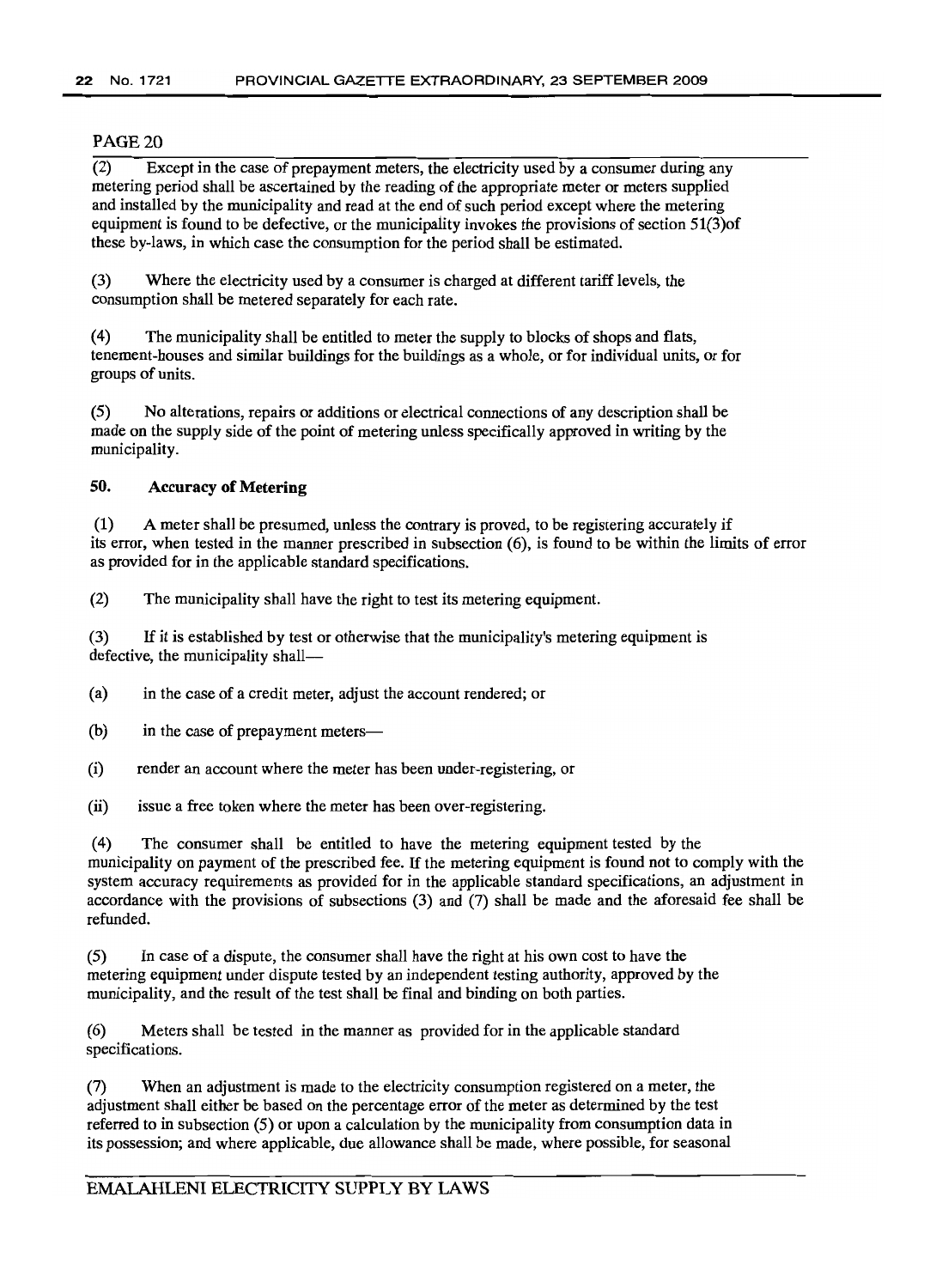or other variations which may affect the "consumption of electricity.

(8) When an adjustment is made as contemplated in subsection (7) the adjustment may not exceed a period of six months preceding the date on which the metering equipment was found to be inaccurate, but the application of this section shall not prevent a consumer from claiming back overpayment for any longer period where the consumer is able to prove his claim in a court of competent jurisdiction.

(9) Where the actual load of a consumer differs from the initial estimated load provided for under section 5(1) to the extent that the municipality considers, on good grounds, that it necessary to alter or replace its metering equipment to match the load, the costs of such alteration or replacement shall be borne by the consumer.

(10) Prior to the municipality making any upward adjustment to an account in terms of subsection  $(7)$ , it must—

(a) notify the consumer in writing of the monetary value of the adjustment to be made and the reasons therefore;

(b) in such notification provide sufficient particulars to enable the consumer to submit representations relating to what has been said in the notice, and

(c) call upon the consumer in such notice to provide it with reasons in writing, if any, within 21 days or such longer period as the municipality may permit, why his account should not be adjusted as notified.

Should the consumer fail to make any representations during the period referred to in subsection (10) the municipality shall be entitled to adjust the account as notified in subsection (10), but may do so only if it has-

(a) considered any reasons provided by the consumer in terms of subsection (10) and must not make any adjustment unless satisfied that there are good grounds for doing so; and

(b) if an authorized official decides, after having considered the representation made by the consumer that the representations do not establish a case warranting an amendment to the monetary value established in terms of subsection (7), the municipality shall be entitled to adjust the account as notified in terms of subsection (10), subject to the consumer's right to appeal against the decision of the official in terms of section 62 of the Systems Act.

51. Reading of Credit Meters

(1) Unless decided otherwise by the municipality, credit meters shall normally be read at intervals of one month an

d the fixed or minimum charges due in terms of the tariff shall be assessed .accordingly.

(2) The municipality shall not be obliged to effect any adjustments to the charges contemplated in subsection (1).

(3) If for any reason the credit meter cannot be read, the municipality may render an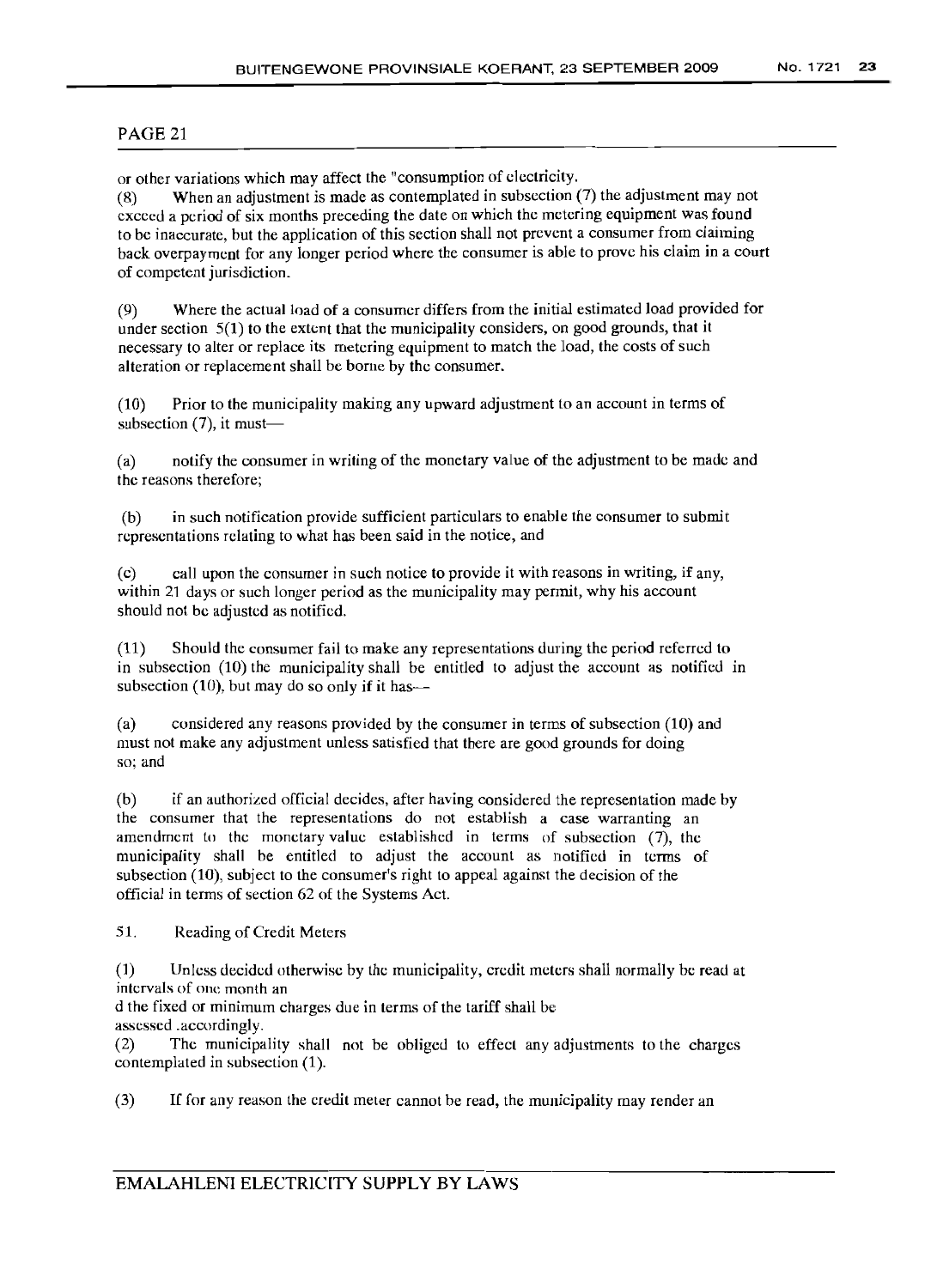estimated account based on rational principles taking into account factors including previous usage; and the electrical energy consumed shall be adjusted in a subsequent account in accordance with the electrical energy actually consumed.

(4) When a consumer vacates a property and a final reading of the meter is not possible, an estimation of the consumption may be made by the municipality and the final account rendered accordingly.

(5) If a special reading of the meter is desired by a consumer, this may be obtained upon payment of the prescribed fee to the municipality.

(6) If any calculating, reading or metering error is discovered in respect of any account rendered to a consumer, the error shall be corrected in subsequent accounts; and any such correction shall only apply in respect of accounts for a period of 6 months preceding the date on which the error in the accounts was discovered, and shall be based on the actual tariffs applicable during the period.

(7) The application of subsection (6) does not prevent a consumer from claiming back overpayment for any longer period where the consumer is able to prove the claim in any court of competent jurisdiction.

52. Prepayment Metering

(1) No refund of the amount tendered for the purchase of electricity credit shall be given at the point of sale after initiation of the process by which the prepayment meter token is produced.

(2) Copies of previously issued tokens for the transfer of credit to the prepayment meter may be issued at the request of the consumer.

(3) When a consumer vacates any premises where a prepayment meter is installed, no refund for the credit remaining in the meter shall be made to the consumer by the municipality.

(4) The municipality shall not be liable for the reinstatement of credit in a prepayment meter lost due to tampering with, or the incorrect use or the abuse of, prepayment meters or tokens.

(5) The municipality may, at its discretion, appoint vendors for the sale of credit for prepayment meters and shall not guarantee the continued operation of any vendor.

# CHAPTER 8: ELECTRICAL CONTRACTORS

# 53. Additional Requirements

(1) Where an application for a new or increased supply of electricity has been made to the municipality, it may at his discretion accept notification of the completion of any part of an electrical installation, the circuit arrangements of which permit the electrical installation to be divided up into well-defined separate portions, and such part of the electrical installation may, at the discretion of the municipality, be inspected, tested and connected to the supply mains as though it were a complete installation.

(2) An application for a new or increased supply of electricity is done on the condition that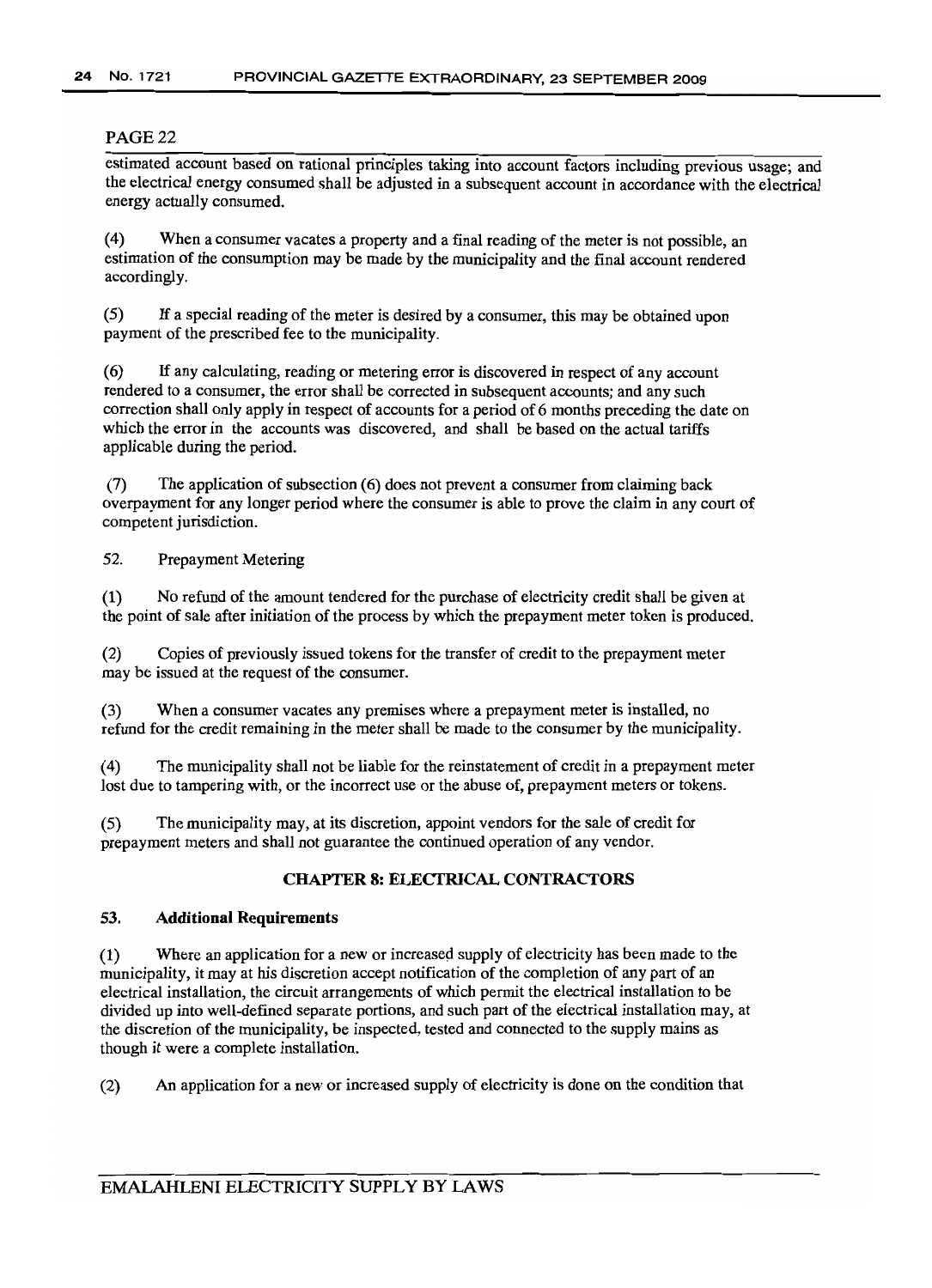the person making the application accepts that the examination, test and inspection that may be carried out at the discretion of the municipality, in no way relieves the electrical contractor, accredited person or the user or lessor, as the case may be, from his responsibility for any defect in the installation; and the examination, test and inspection and shall not be taken under any circumstances (even where the electrical installation has been connected to the supply mains) as indicating or guaranteeing in any way that the electrical installation has been carried out efficiently, or with the most suitable materials for the purpose, or that it is in accordance with these by-laws or the safety standard, and the municipality shall not be held responsible for any defect or fault in such electrical installation.

(3) Before the municipality accepts notification in terms of subsection (1), it or he shall inform the applicant of the content of subsection (2).

#### 54. Damage by Electrical Contractors

Where an electrical contractor, or any person accredited by the municipality, performs work on a consumer's premises, he does so on behalf of the consumer and under the control or supervision of the consumer, and the municipality shall neither be liable for the cost arising from the work done or in any way liable for any loss or damage which may be occasioned by fire or by an accident arising from the state of the wiring on the premises.

### CHAPTER 9: COST OF WORK

### 55. Cost of Work

(1) The municipality may repair and make good any damage to property done in contravention of these by-laws or resulting from a contravention of these by-laws, provided that in effecting any repairs it does so in a manner that conforms to the requirements of the Bill of Rights.

(2) The cost of any such work carried out by the municipality which was necessary due to the contravention of these by-laws by a consumer shall be born by the consumer and shall be reflected as a debit against his account.

# CHAPTER 10: ADMINISTRATIVE ENFORCEMENT PROVISIONS

Part I: Appointment of Authorised Officials

56. Appointment of Authorised Officials

(1) The municipality must appoint authorised officials vested with the power to exercise the powers of an authorised official under these by-laws and to discharge the municipality's right of access to premises in terms of section 101 of the Systems Act.

(2) An authorised official is not a peace officer within the meaning of the Criminal Procedure Act, 1977 (Act 51 of 1977) and has no powers of arrest in respect of any offence created in these by-laws.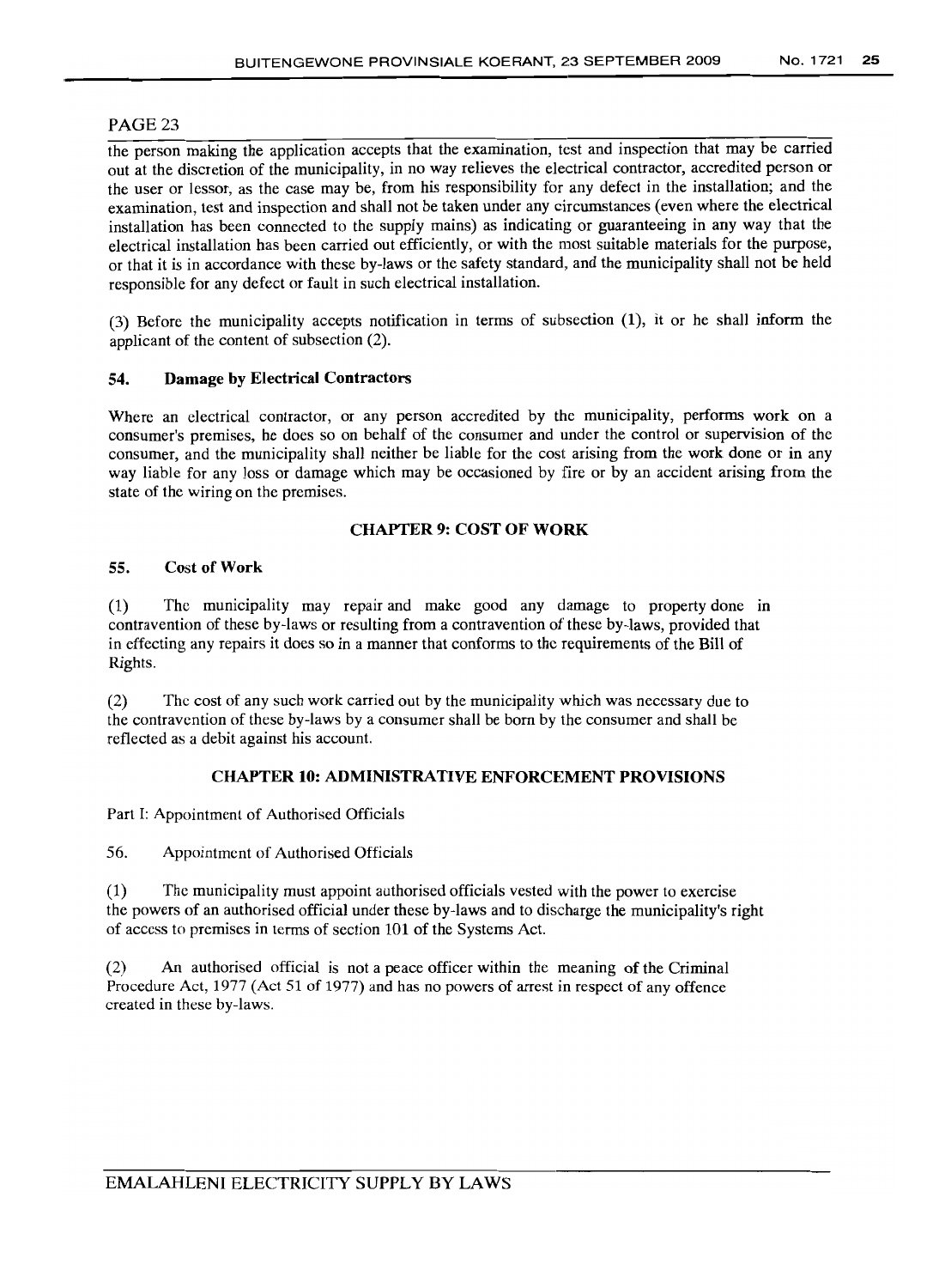(3) In appointing an authorised official, the municipality must have regard to-<br>(a) a person's technical understanding and experience of matters related to eleca person's technical understanding and experience of matters related to electricity services; and

(b) any other factor that may be relevant to supervision and enforcement of these by-laws, whether technical or administrative.

(4) An authorised official may be an employee of the municipality or any service provider of the municipality.

(5) Upon appointment, authorised officials must be issued with a means of identification by the municipality which must state the name and function of the authorised official, and must include a photograph of the officer.

(6) An authorised official, acting within the powers vested in him by these by-laws, is required to present identification on demand by any member of the public.

#### **Part II: Powers of Authorised Officials**

57. Right of Admittance to Inspect, Test or do Maintenance Work

(1) An authorised official may, by notice in writing served on the owner or occupier of any property, require the owner or occupier tc provide, on the day and at the hour specified in such notice, access to such property to the authorised official for the purpose of-

(a) doing anything authorised or required to be done by the municipality under these bylaw or any other law;

(b) inspecting and examining any service mains and anything connected with it;

(c) enquiring into and investigating any possible source of electricity supply or the suitability of immovable property for any work, scheme or undertaking of the municipality and making any necessary survey in this connection;

(d) ascertaining whether there is or has been a contravention of the provisions of these by-law or any other law, and

(e) enforcing compliance with the provisions of these by-laws or any other law,

(2) Notwithstanding subsection (1), an authorised official who has reasonable grounds to suspect that harm or damage to property may arise or has arisen as a result of the electricity supply to a premises, or in any way related with the provision of electricity services, the authorised official may, without notice, enter and search any affected premises and take any action necessary to prevent the harm or damage to property including disconnecting the system in terms of section 9.

(3) Any action under this section, including subsection (2), must be conducted in a manner that conforms to the requirements of the Bill of Rights and any other law and, in particular, must be conducted with strict regard to decency and order, respect for a person's dignity, freedom

and security, and personal privacy.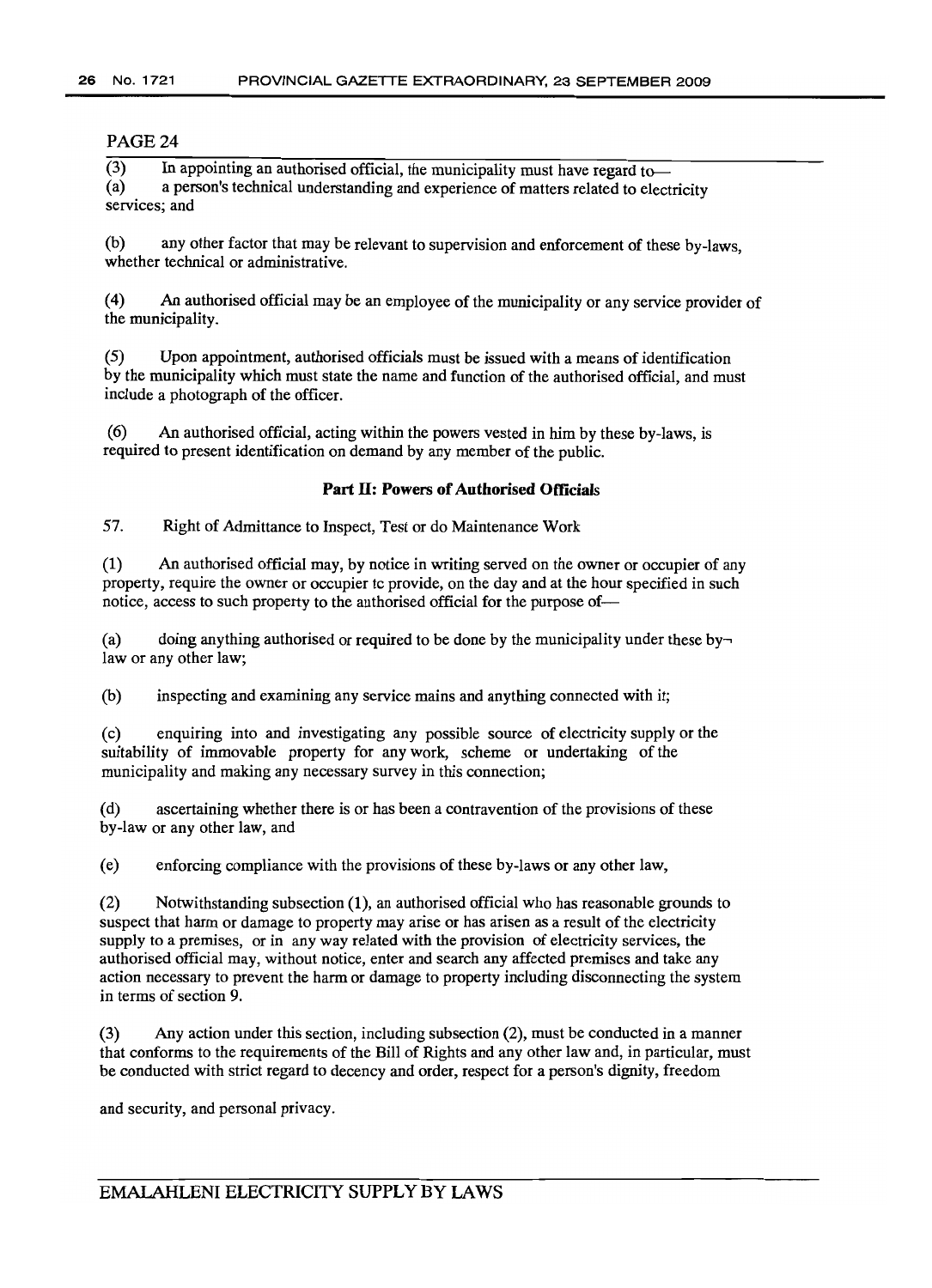# PAGE2S

# 58. Refusal or Failure to Give Information

(1) In order to monitor or enforce compliance with these by-laws, an authorised official, may, subject to the requirements of the Bill of Rights, and any other law including the common law, require any person to disclose information, either orally or in writing, and either alone or in the presence of witnesses, on any matter to which these by-laws relate and require that the disclosure be made on oath or affirmation.

(2) An authorised official may be accompanied by an interpreter and any other person reasonably required to assist the authorised official in conducting the inspection.

(3) An authorised official must, on request by a person requested to give information, provide his identification as an authorised official.

(4) No person shall refuse or fail to give such information as may be reasonably and lawfully required of him by any authorised official or render any false information to any such official regarding any electrical installation work completed or contemplated.

### 59. Refusal of Admittance

No person shall willfully hinder, obstruct, interfere with or refuse admittance to any authorised official in the performance, of his duty under these by-laws or of any duty connected with or relating to these bylaws.

# Part III: Administrative Penalties

60. Establishment of an Administrative Penalty System

(1) The municipality may establish an administrative penalty system in terms of this chapter.

(2) A decision to establish an administrative penalty system in terms of subsection (1) must be published by a notice in the' Provincial Gazette and comes into operation on the date announced in the notice which may not be less than 3 months from the date of its publication.

### 61. Infringement Notices

(1) If a municipality has established an administrative penalty system, an authorised official may issue an infringement notice to any person who commits an offence listed in Column A of Schedule 3.

 $(2)$  The infringement notice must--

(a) specify, at the time when the notice is issued, the name and also the residential and postal address, if either or both of these be known, of the person on whom the infringement notice is served;

(b) state the particulars of the infringement;

(c) specify the amount of the penalty payable in respect of that infringement designated in Column B of Schedule 3;

- (d) specify the place where the penalty may be paid; and
- (e) inform the person on whom the infringement notice is served that, not later than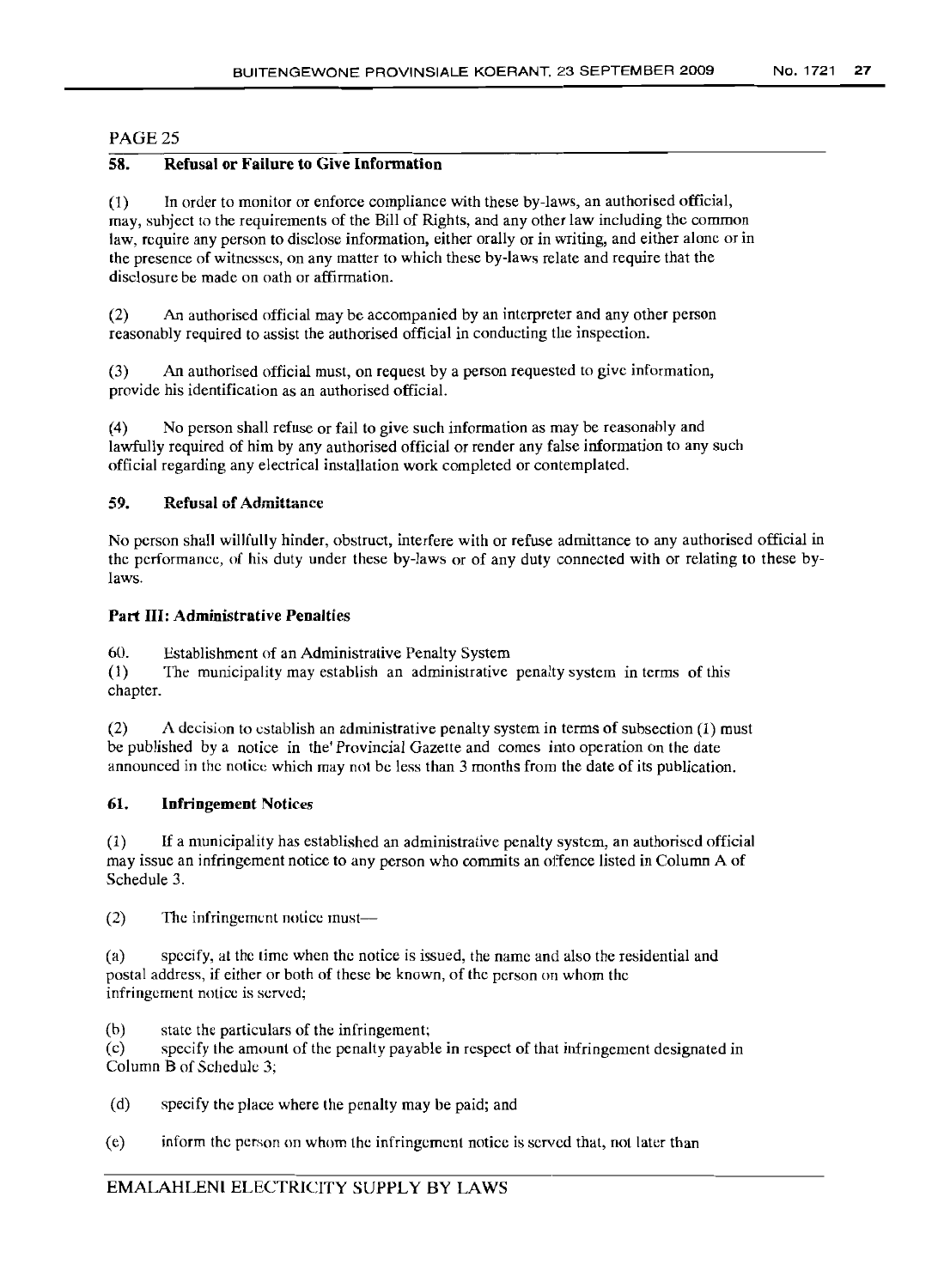28 calendar days after the date of service of the infringement notice, he or she may-

(i) pay the penalty; or

(ii) inform the municipality in writing at an address set out in the notice that he or she elects to be tried in court on a charge of having committed an offence in terms of Chapter 11 of these by-laws.

(3) Ifit appears to the authorised official that an alleged offence cannot be adequately punished by the payment of the administrative penalty then the authorised official may refrain from accepting the administrative penalty and may take proceedings against the alleged offender in an appropriate Court in terms of Chapter 11 of these by-laws.

### 62. Trial

If a person who elects to be tried in court in terms of subsection  $61(2)(e)$ (ii) notifies the municipality of his election, the authorised official must within 1 0 calendar days take all necessary steps, as envisaged in the Criminal Procedure Act, 1977 (Act 51 of 1977), in order to secure the attendance and prosecution of the accused, in which event the infringement notice must be cancelled.

#### 63. Withdrawal of Infringement Notice

(1) Within one year after the infringement notice has been issued an authorised official may, whether or not the penalty has been paid, withdraw an infringement notice on the basis that new information has been received by the municipality or on any other good cause, by-

(a) sending to the alleged offender a notice in the prescribed form stating that the infringement notice has been withdrawn; and

(b) providing reasons to the municipal manager for the withdrawal of the infringement notice.

(2) Where an infringement notice is withdrawn after the penalty has been paid, the amount shall be refunded.

64. Infringement Notice Not an Admission

Payment of a penalty shall not be regarded as an admission for the purposes of any proceedings, whether civil or criminal.

#### CHAPTER 11: JUDICIAL ENFORCEMENT PROVISIONS

#### 65. Offences

 $(1)$  Subject to subsection  $(2)$ , any person who-

(a) contravenes or fails to comply with any provisions of these by-laws, other than a provision relating to payment for electricity services;

(b) fails to comply with any notice or order issued or condition imposed in terms of or for the purposes of these by-laws;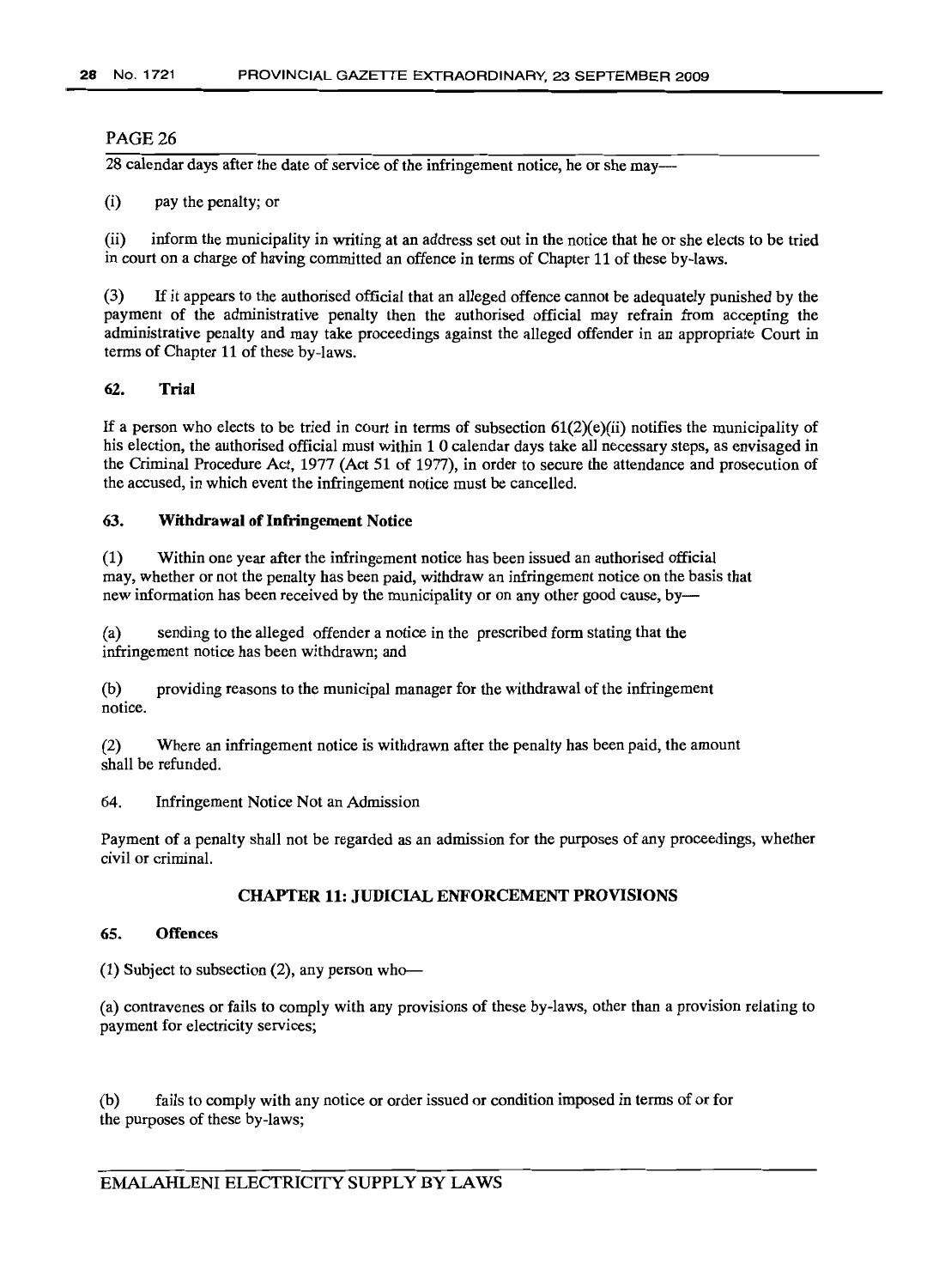(c) fails to comply with any lawful instruction given in terms of or for the purposes of these by-laws; or

(d) who obstructs or hinders any authorised representative or employee of the municipality in the execution of his duties under these by-laws;

is guilty of an offence and liable on conviction to a fine or in default of payment to imprisonment for a period not exceeding 6 months and in the case of any continued offence, to a further fine not exceeding R50 or in default of payment, to imprisonment not exceeding one day for every day during the continuance of such offence after a written notice has been issued by the municipality and served on the person concerned requiring the discontinuance of such an offence.

(2) No person shall be liable to imprisonment if he is unable to afford to pay a fine, and shall instead be liable to a period of community service.

(3) Any person committing a breach of the provisions of these by-laws shall be liable to recompense the municipality for any loss or damage suffered or sustained by it in consequence of the breach.

# CHAPTER 12: GENERAL

#### 66. Service of documents and processes

For the purposes of the service of any notice, order or other document relating to non-payment for the provision of electricity services, the address of the owner of the premises to which electricity services are provided is the place where service of documents and process shall be made.

#### 67. Service of Notices

(1) Any notice, order or other document that is served on any person in terms of these by-laws must, subject to the provisions of the Criminal Procedure Act 1977 (Act 51 of 1977), be served personally, falling which it may regarded as having duly been served-

(a) when it has been left at that person's place of residence or business, or, where his household is situated in the Republic, when it has been left with a person who is apparently 1 6 years or older;

(b) if that person's address in the Republic is unknown, when it has been served on that person's agent or representative in the Republic either personally or in the manner provided by paragraphs (a), (c) or (d); or

(c) if that person's address and the identity or the address of his agent or representative in the Republic is unknown, when it has been posted in a conspicuous place on the property or premises, if any, to which it relates; or

(d) subject to section 66, if sent by registered post, whether service by registered post is, or is not required, if effected by sending it by properly addressing it to the addressee's

last known residence, place of business or postal address, prepaying and posting a registered letter containing the notice, order or other document, and unless the contrary be proved, shall be presumed to have been effected at the time at which the letter would be delivered in the ordinary course of post.

(2) When any notice or other document must be authorised or served on the owner,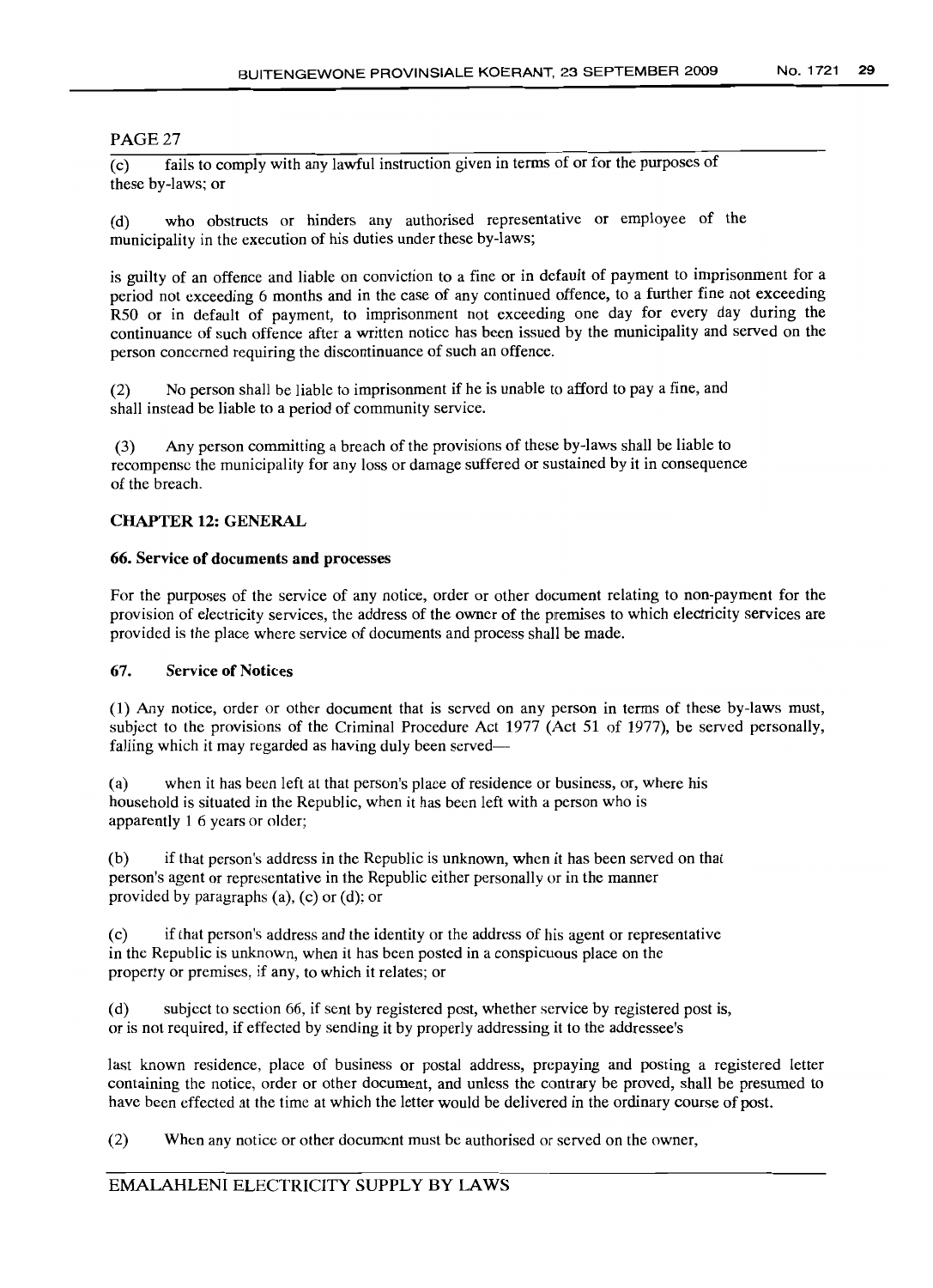occupier or holder of any property or right in any property, it is sufficient if that person is described in the notice or other document as the owner, occupier or holder of the property or right in question, and it is not necessary to name that person.

(3) Any legal process is effectively and sufficiently served on the municipality when it is delivered to the municipal manager or a person in attendance at the municipal manager's office.

(4) Any legal process is effectively and sufficiently serviced on the service provider when it is delivered to the managing director or a person in attendance at the managing director's office.

#### 68. Compliance with Notices

Any person on whom a notice duly issued or given under this by-law is served shall, within the time specified in such notice, comply with its terms.

# CHAPTER 13: REPEAL OF BY-LAWS

#### 69. Repeal of By-Laws

The by-laws specified in the first column of Schedule 1 are hereby repealed to the extent set out in the second column of Schedule 1: Provided that the repeal of such by-laws shall not affect anything done in terms of or any right, obligation or liability acquired or incurred under those by-laws.

#### 70. Date of Commencement

These by-laws commence on the date of publication in the Provincial Gazette.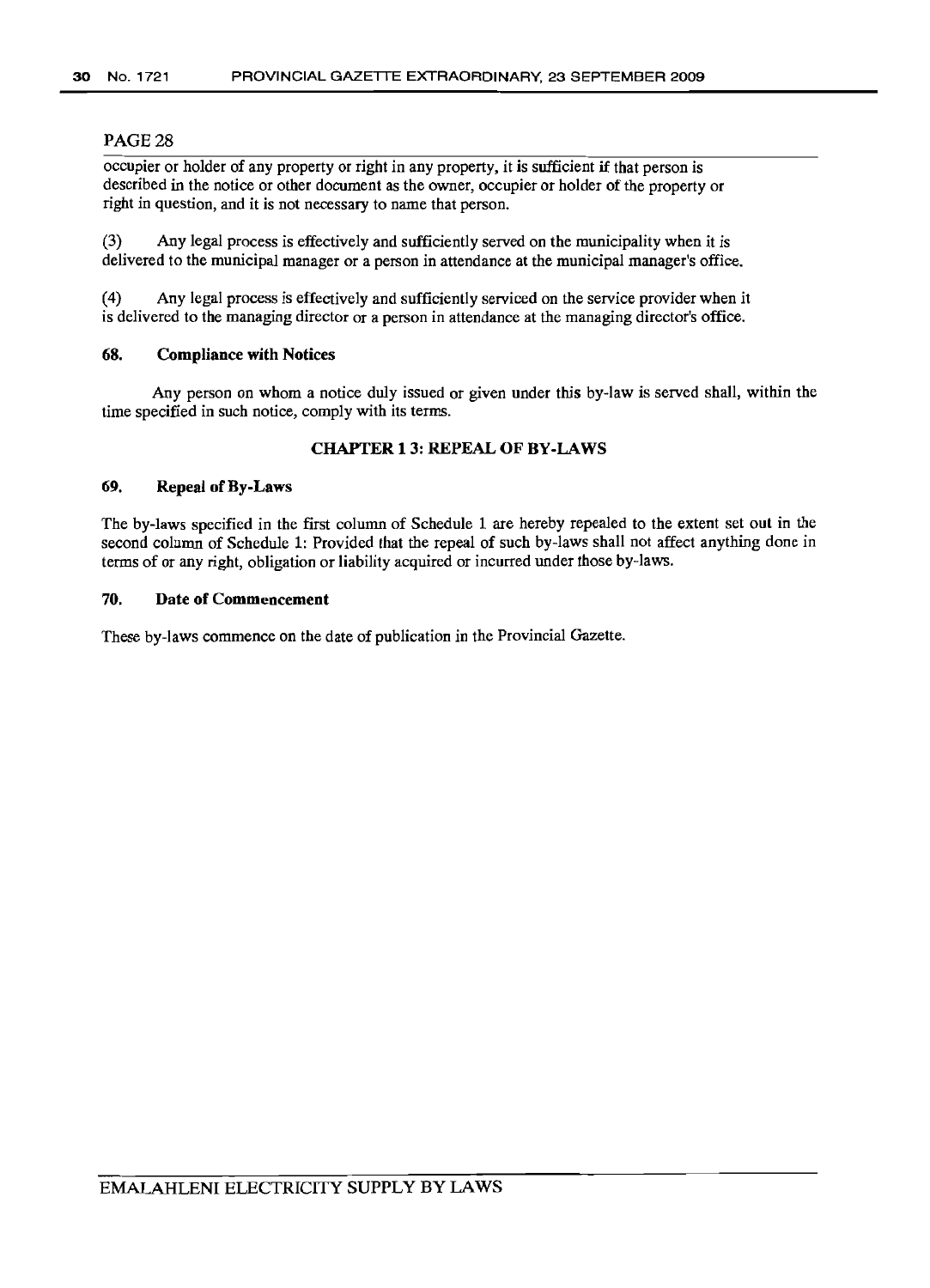# **SCHEDULE 1: BY-LAWS REPEALED**

| <b>TITLE OF BY-LAW</b>    | <b>EXTENT OF REPEAL</b> |
|---------------------------|-------------------------|
| STANDARD                  | <b>ENTIRE BY-LAWS</b>   |
| <b>ELECTRICITY</b><br>RY- |                         |
| <b>LAWS NOTICE 1959</b>   |                         |
|                           |                         |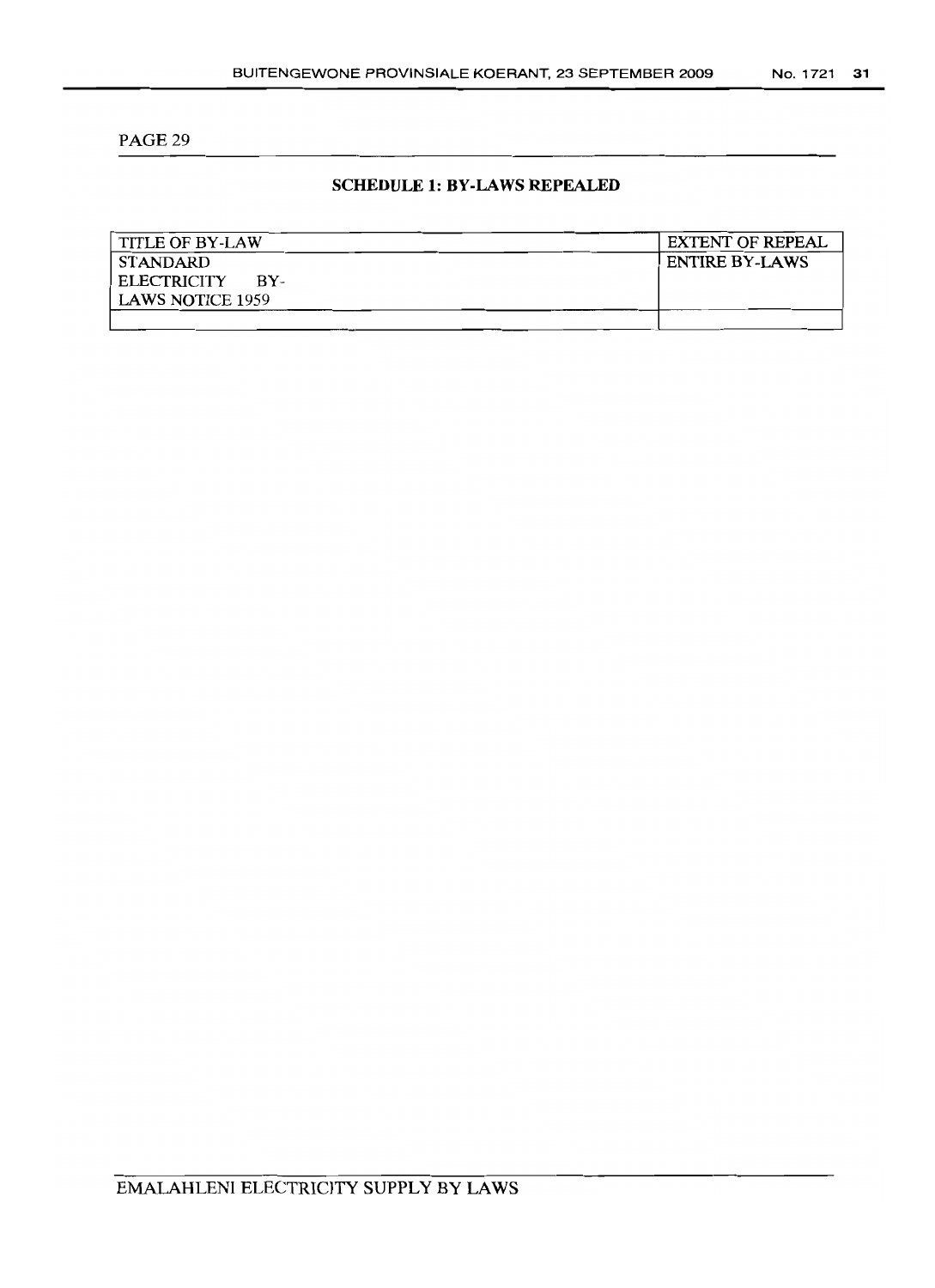# SCHEDULE 2: APPLICABLE STANDARD SPECIFICATION

"applicable standard specification" means-

SANS 1019 Standard voltages, currents and insulation levels for electricity supply;

SANS 1 607 Electromechanical watt-hour meters;

SANS 1 524 Parts 0,1 & 2 - Electricity dispensing systems;

SANS IEC 60211 Maximum demand indicators, Class I .0;

SANS IEC 60521 Alternating current electromechanical watt-hour meter (Classes 0.5, 1 & 2); SANS 0142 Code of practice for the wiring of premises;

NRS 047 National Rationalised Specification for the Electricity Supply - Quality of Service;

NRS 048 National Rationalised Specification for the Electricity Supply - Quality of Supply; and

NRS 057 Electricity Metering: Minimum Requirements.